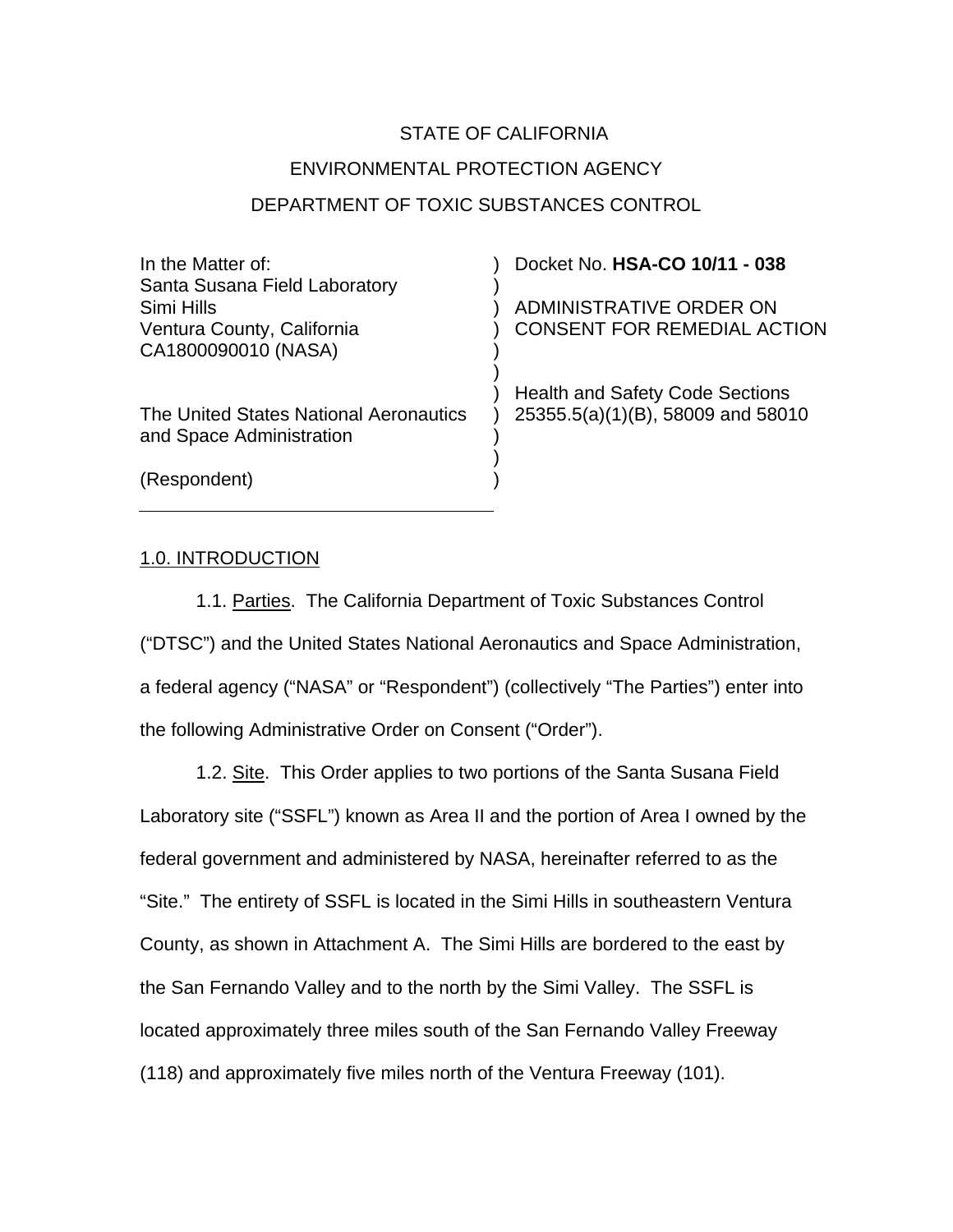1.3. Authority of DTSC. DTSC issues this Order under the provisions of Section 25355.5(a)(1)(B) of the California Health and Safety Code, and pursuant to DTSC's general grant of authority in Sections 58009 and 58010 of the California Health and Safety Code.

#### 1.4. Consent Order for Corrective Action (2007).

1.4.1. This Order shall not in any way operate to modify, amend or nullify the obligations of the Parties under the 2007 Consent Order for Corrective Action (Department Docket No. P3-07/08-003, hereinafter "2007 Order"), entered into by DTSC, NASA, the Department of Energy ("DOE"), and the Boeing Company ("Boeing"). The purpose of this Order is to further define and make more specific NASA's obligations with respect to the cleanup of soils at the Site. Compliance with and fulfillment of this Order shall, upon completion, satisfy NASA's responsibilities regarding soils at the Site and NASA's obligations and responsibilities in this Order supersede the 2007 Order requirements pertaining to soils cleanup. The 2007 Order requirements pertaining to NASA for soils contamination at the Site shall not be applied to NASA. All other provisions of the 2007 Order remain in effect as to NASA, including provisions relating to ground water contamination and soil vapor emanating from groundwater, and shall remain in full force and effect.

1.4.2. With respect to groundwater, utilizing the authority of this Order, the procedures of the 2007 Order will be applied to the investigation, characterization and remediation of any radiological contaminants that may have impacted groundwater. The investigation, characterization and remediation of groundwater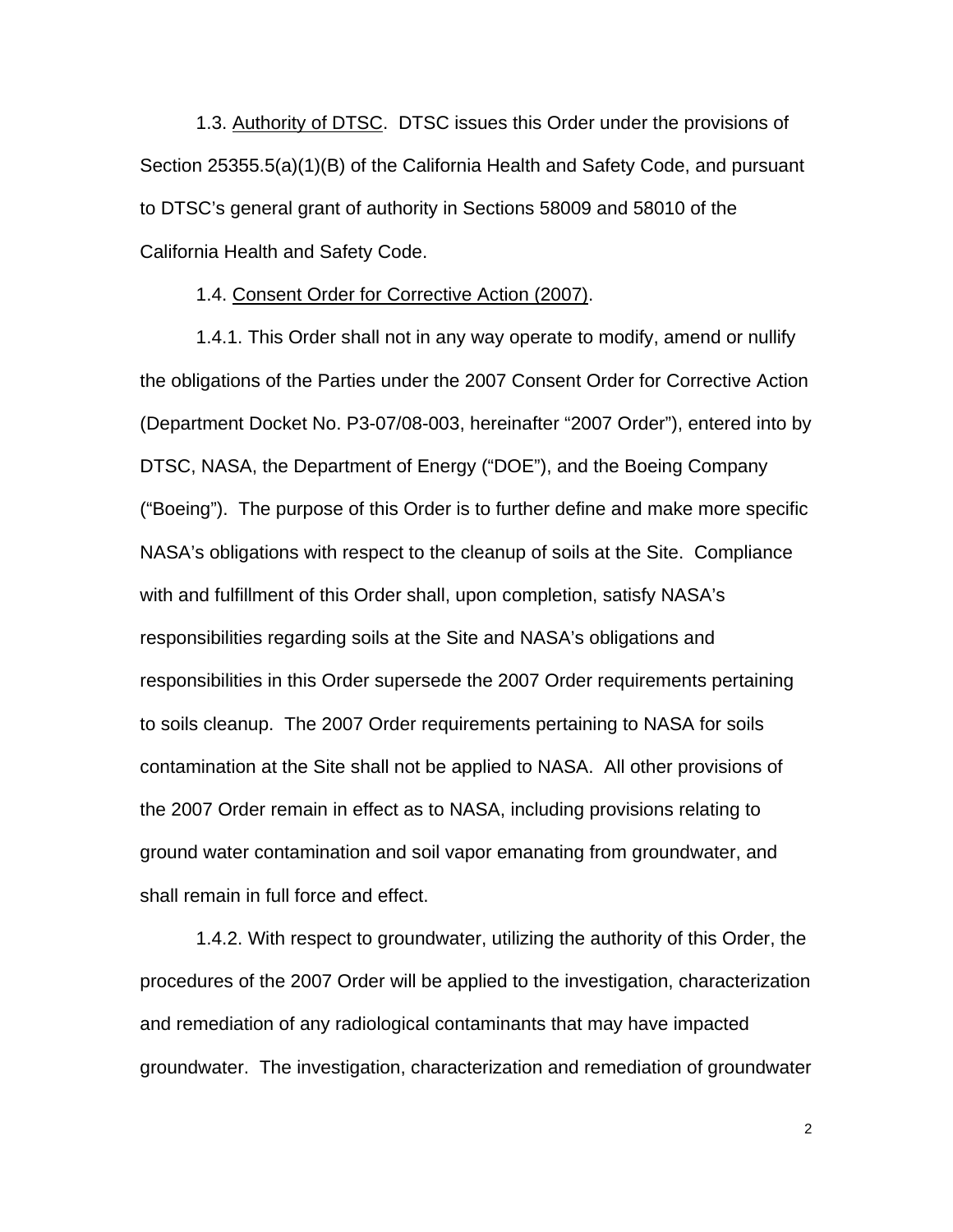conducted under the procedures of the 2007 Order shall, to the extent practicable, be coordinated with activities conducted under this Order.

1.5. Compliance with State Law. DTSC agrees that compliance with this Order and the 2007 Order shall constitute NASA's full and complete compliance with all applicable provisions of Chapters 6.5 and 6.8 of Division 20 of the California Health and Safety Code (the California Hazardous Waste Control Law, Sections 25100 *et seq.* of that Code, and the California Hazardous Substances Account Act, Sections 25300 *et seq.* of that Code), including specifically, but not limited to, California Senate Bill 990 (Stats. 2007, c. 729), which has been codified as Section 25359.20 of the California Health and Safety Code, but only with respect to the application of these provisions to radiologic or chemical contamination of soil at the Site or any contiguous radiologic or chemical contamination of soil emanating from within Area II and the portion of Area I owned by NASA, within or without the SSFL boundaries, identified by DTSC as part of the investigation of chemical contaminants.

1.6. Agreement in Principle. On September 3, 2010, the Parties agreed to a Joint Settlement Framework in a document entitled "Final Agreement in Principle" (AIP), which is incorporated as Attachment B. The Parties agree that NASA's cleanup obligations with respect to soil contamination at the Site shall be conducted in accordance with and be governed by the AIP, as further defined in this Order.

1.7. Definition of Terms. In addition to the definition of terms in Section 1.4 of the 2007 Order, the following terms shall be defined as specified: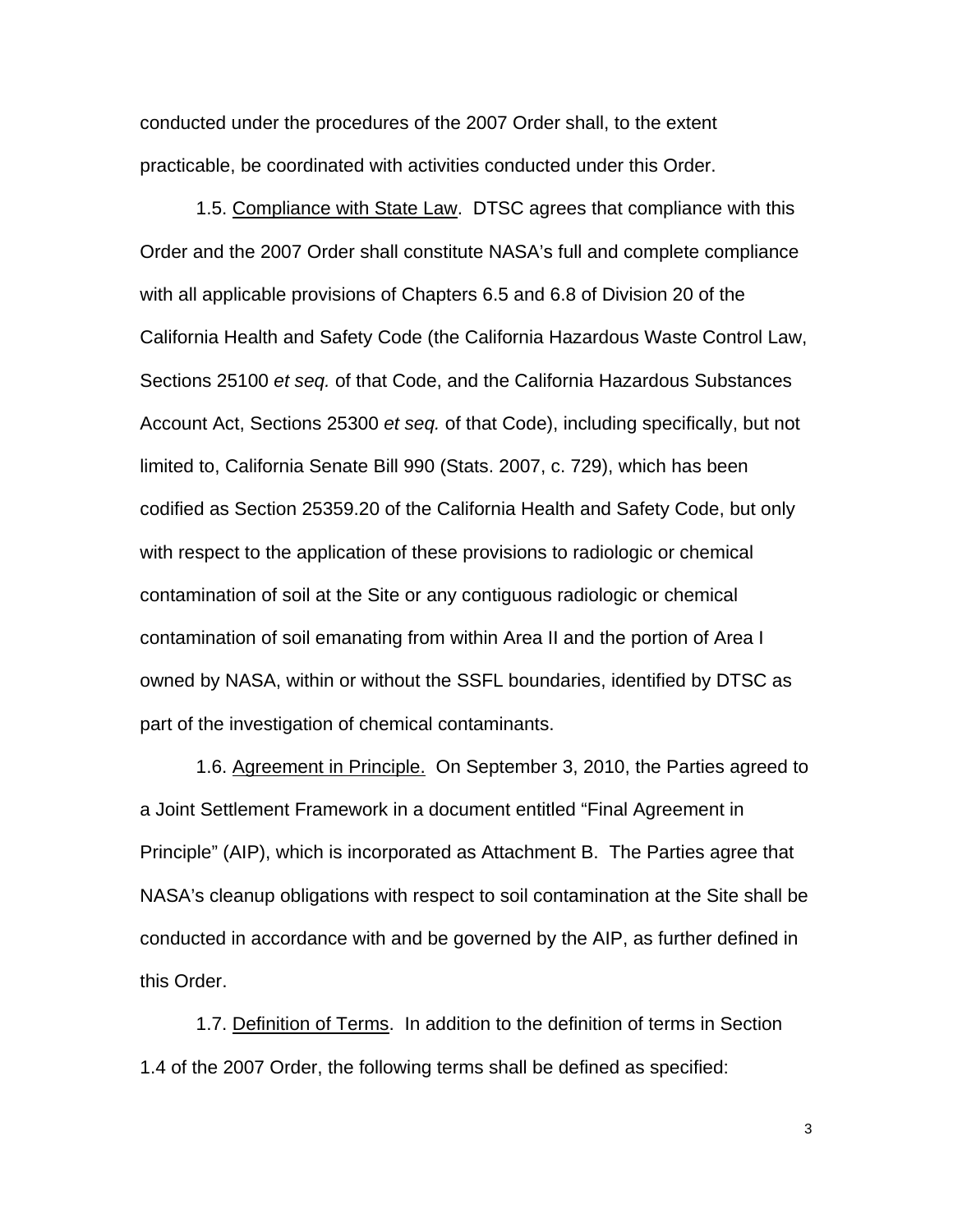1.7.1. "Cleanup of soils" shall mean the cleanup of soils that contain chemical and/or radiological contaminants in or on soils above their respective cleanup standards as specified in the AIP. "Cleanup of soils" does not include the cleanup of volatile organic contaminants that are found in the groundwater or in the soil or bedrock below the groundwater level, nor does it include the cleanup of volatile organic contaminants that emanate from groundwater contaminated with volatile organic contaminants that migrate into and through the saturated and unsaturated soil and bedrock at the Site.

1.7.2. "Cleanup to Background Levels" means removal of soils contaminated above local background levels.

1.7.2.1. "Cleanup to Background Levels" shall include in situ or other onsite treatment of soils that is able to achieve the cleanup standards as specified in the AIP.

1.7.2.2. "Cleanup to Background Levels" does not include "leave in place" alternatives.

1.7.2.3. "Cleanup to Background Levels" does not include onsite burial or landfilling of contaminated soil.

1.7.3. "Detection Limits" means the following:

1.7.3.1. For chemical contaminants, "detection limit" means method reporting limit (or MRL), which is the lowest concentrations at which an analyte can be confidently detected in a sample and its concentration can be reported with a reasonable degree of accuracy and precision.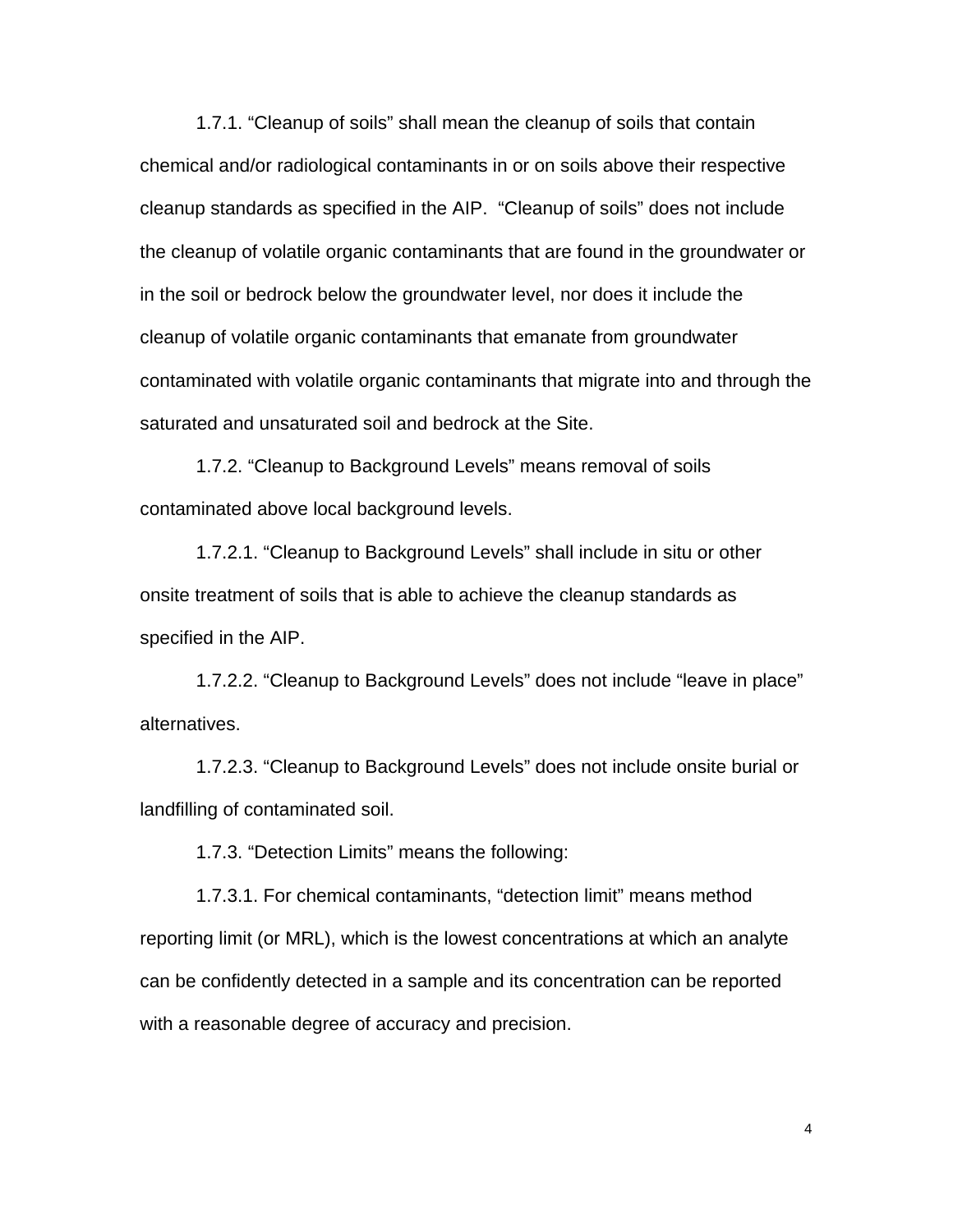1.7.3.2. For radiological contaminants, "detection limit" means minimum detectable activity (or MDA), which is defined as the smallest amount of activity that can be quantified for comparison with regulatory limits.

1.7.4. "Soils" shall mean saturated and unsaturated soil, sediment, and weathered bedrock, debris, structures, and other anthropogenic materials. "Soils" does not include surface water, groundwater, air, or biota.

#### 2.0. WORK TO BE PERFORMED

2.1. Remediation Goal. The cleanup of soils at the Site shall result in the end state of the Site after cleanup to be consistent with "background." That is, at the completion of the cleanup, no contaminants shall remain in the soil above local background levels, with the exception of the exercise of the exemptions that are specifically expressed in the AIP. All response actions taken pursuant to this Order shall be performed so as to accomplish this objective, in full compliance with the terms and conditions detailed in the AIP, and in accordance with workplans that have been submitted to and approved by DTSC. Similarly, to the extent any radiological materials are determined to be present at this portion of the Site, the cleanup of soils at the Site contaminated with radiological materials shall result in no radiological contaminants remaining in the soil above local background levels, with the exception of the exercise of the same exemptions expressed in the AIP.

2.2. Investigation and Remediation Areas. As a result of previously conducted assessments performed under the authority of the Resource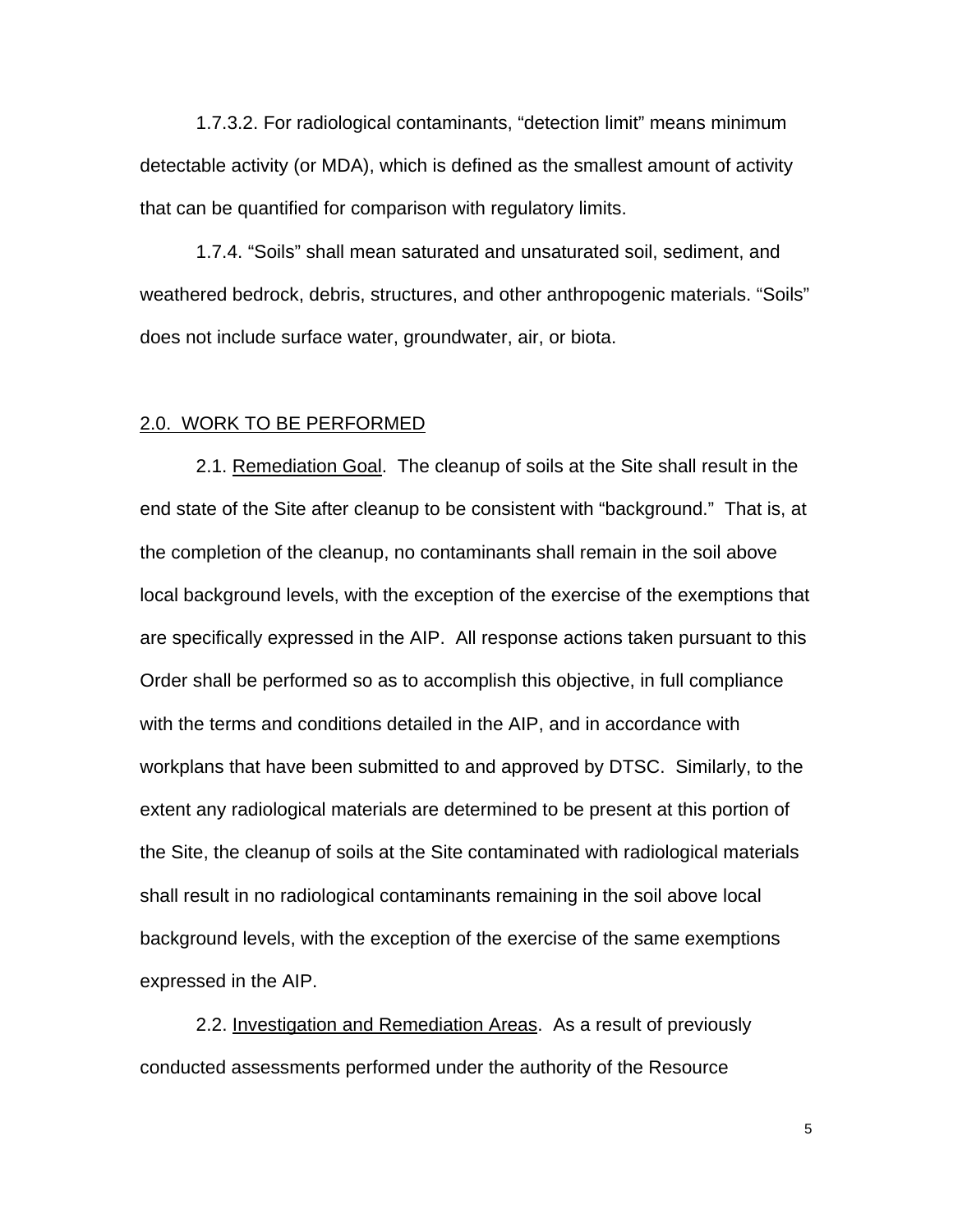Conservation and Recovery Act (RCRA) and the State Hazardous Waste Control Law, the Site has been divided into areas separately and uniquely named. The activities being conducted under the provisions of this Order are being conducted under the requirements in Chapter 6.8 of the California Health and Safety Code. However, the names of those areas and the geographic descriptions and boundaries of those areas are to be retained for the sake of continuity.

- (a) RFI Group 2
- (b) RFI Group 3
- (c) RFI Group 4

#### **Building Demolition Activities.**

2.3 Building Demolition Activities.<br>2.3.1 Within 90 days of the effective date of this Order, NASA shall submit to DTSC for its review and approval a draft demolition plan, demolition schedule and detailed procedure that describe the activities that NASA shall perform to sample and characterize NASA's remaining buildings to determine whether they are contaminated with radiological or chemical contaminants, and to determine appropriate handling methods for managing and disposing of demolition debris. NASA, in developing its demolition schedule, shall ensure that demolition activities are completed prior to the conclusion of the Remedial Investigation Activities identified in Section 2.4.

2.4. Remedial Investigation Activities. Within [90] days from the effective date of this Order, NASA shall prepare and submit to DTSC for review and approval a detailed Remedial Investigation Workplan and implementation schedule which covers all the activities necessary to complete the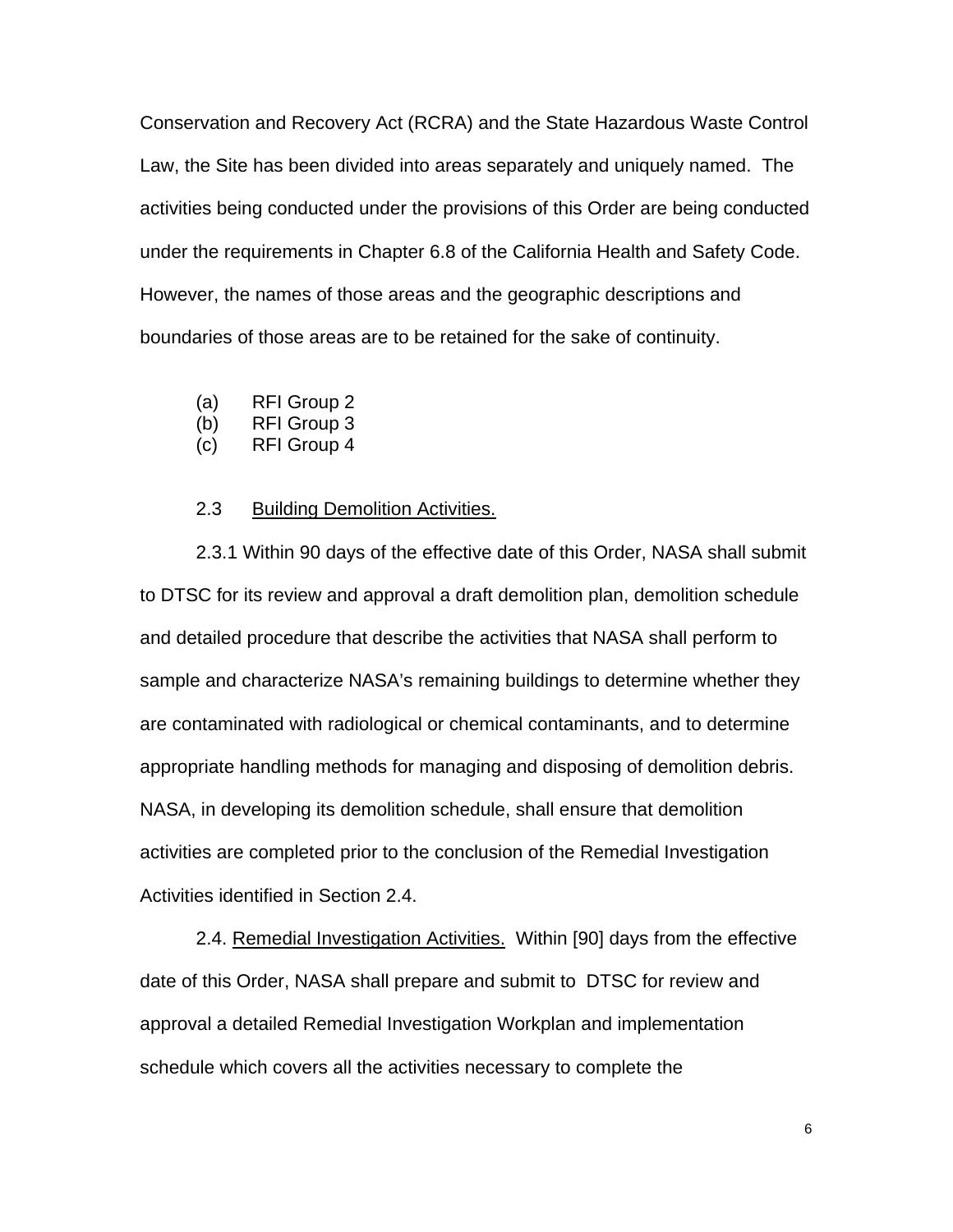characterization of the nature and extent of chemical and radiological contamination at the Site.

The Remedial Investigation Workplan shall include a detailed description of the tasks to be performed, information or data needed for each task, and the deliverables which will be submitted to DTSC. The Remedial Investigation Workplan shall include all of the following Sections:

2.4.1 Field Sampling Plan. The Field Sampling Plan shall include:

(1) Sampling objectives, including a brief description of data gaps and how the field sampling plan is to address these gaps;

(2) Sample locations, including a map showing these locations, and proposed frequency;

(3) Sample designation or numbering system;

(4) Detailed specification of sampling equipment and procedures;

(5) Sample handling and analysis including preservation methods, shipping requirements and holding times; and

(6) Management plan for wastes generated.

2.4.2 Quality Assurance Project Plan. The plan shall include:

(1) Project organization and responsibilities with respect to sampling and analysis;

(2) Quality assurance objectives for measurement including

accuracy, precision, and method detection limits.

(3) Sampling procedures;

(4) Sample custody procedures and documentation;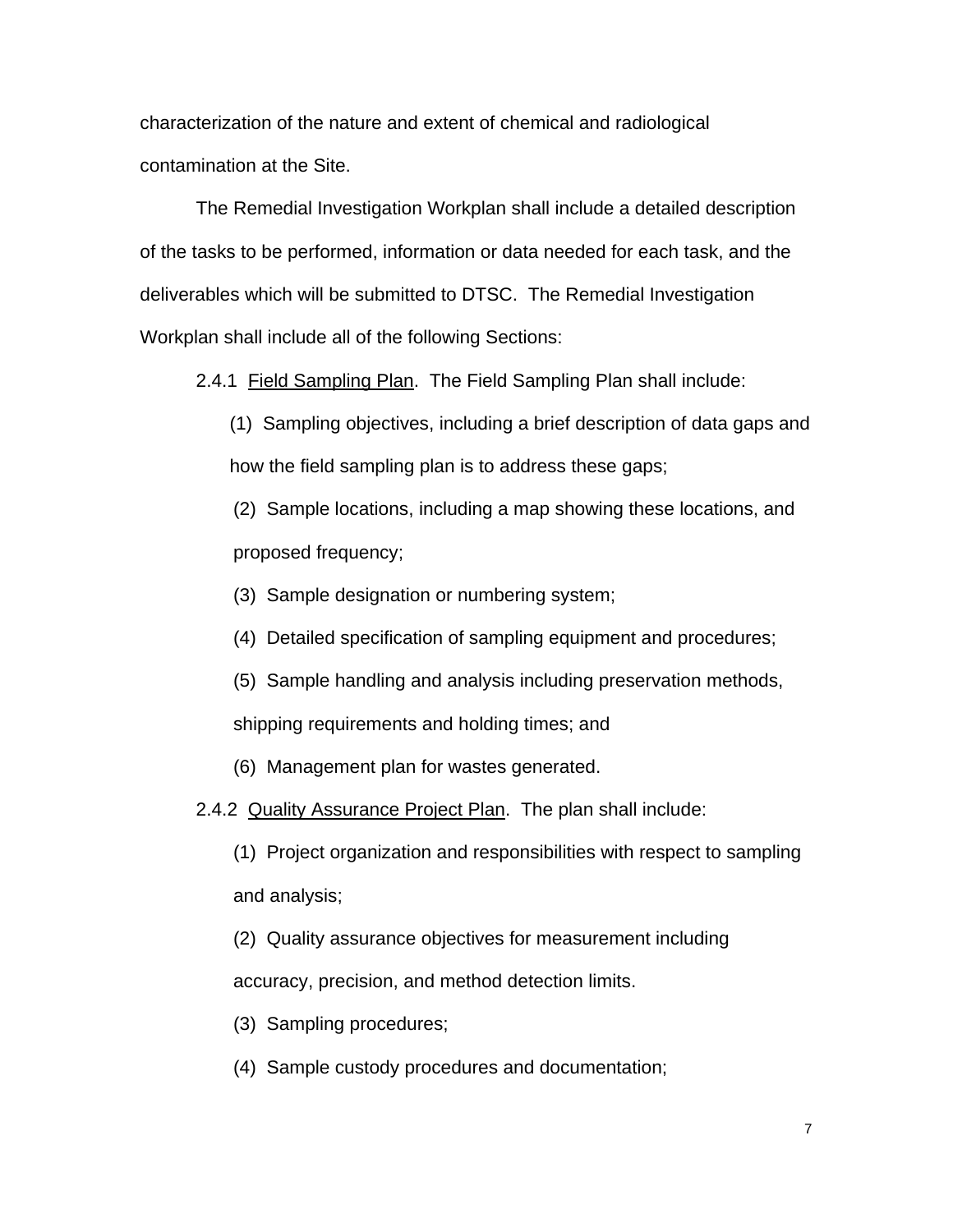(5) Field and laboratory calibration procedures;

(6) Analytical procedures;

(7) Any laboratories to be used must be certified pursuant to Health

and Safety Code Section 25198;

(8) Specific routine procedures used to assess data (precision, accuracy and completeness) and response actions;

(9) Reporting procedure for measurement of system performance and data quality;

(10) Data management, data reduction, validation and reporting. Information shall be accessible to downloading into DTSC's system; and

(11) Internal quality control.

2.4.3 Health and Safety Plan. A site-specific Health and Safety Plan shall be prepared in accordance with federal regulations (29 CFR 1910.120) and State regulations (Title 8 CCR Section 5192). This plan should include, at a minimum, the following elements:

- (1) Site Background/History/Workplan;
- (2) Key Personnel and Responsibilities;
- (3) Job Hazard Analysis/Summary;
- (4) Employee Training;
- (5) Personal Protection;
- (6) Medical Surveillance;
- (7) Air Surveillance;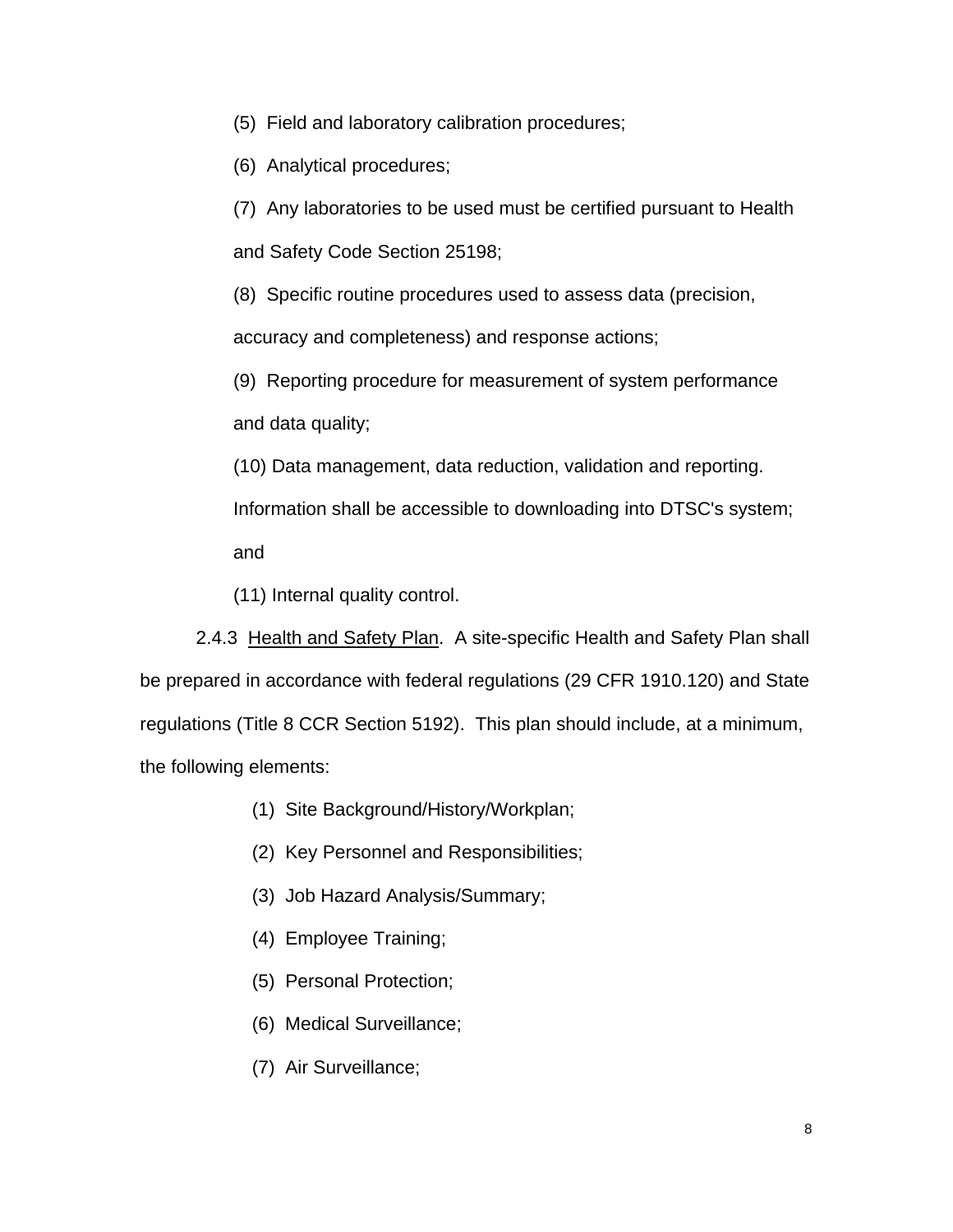- (8) Site Control;
- (9) Decontamination;
- (10) Contingency Planning;
- (11) Confined Space Operations;
- (12) Spill Containment;
- (13) Sanitation;
- (14) Illumination; and

(15) Other applicable requirements based on the work to be performed.

All contractors and all subcontractors shall be given a copy of the Health and Safety Plan prior to entering the Site. Any supplemental health and safety plans prepared by any subcontractor shall also be prepared in accordance with the regulations and guidance identified above. The prime contractor shall be responsible for ensuring that all subcontractor supplemental health and safety plans shall follow these regulations and guidelines.

2.4.4 Remedial Investigation Workplan Implementation. Upon DTSC's approval, NASA shall implement the approved Remedial Investigation Workplan under DTSC's oversight.

2.4.5 Remedial Investigation Workplan Revisions. If NASA proposes to modify any methods or initiates new activities for which no Field Sampling Plan, Quality Assurance Project Plan, Health and Safety Plan or other necessary procedures/plans have been established, NASA shall prepare an addendum to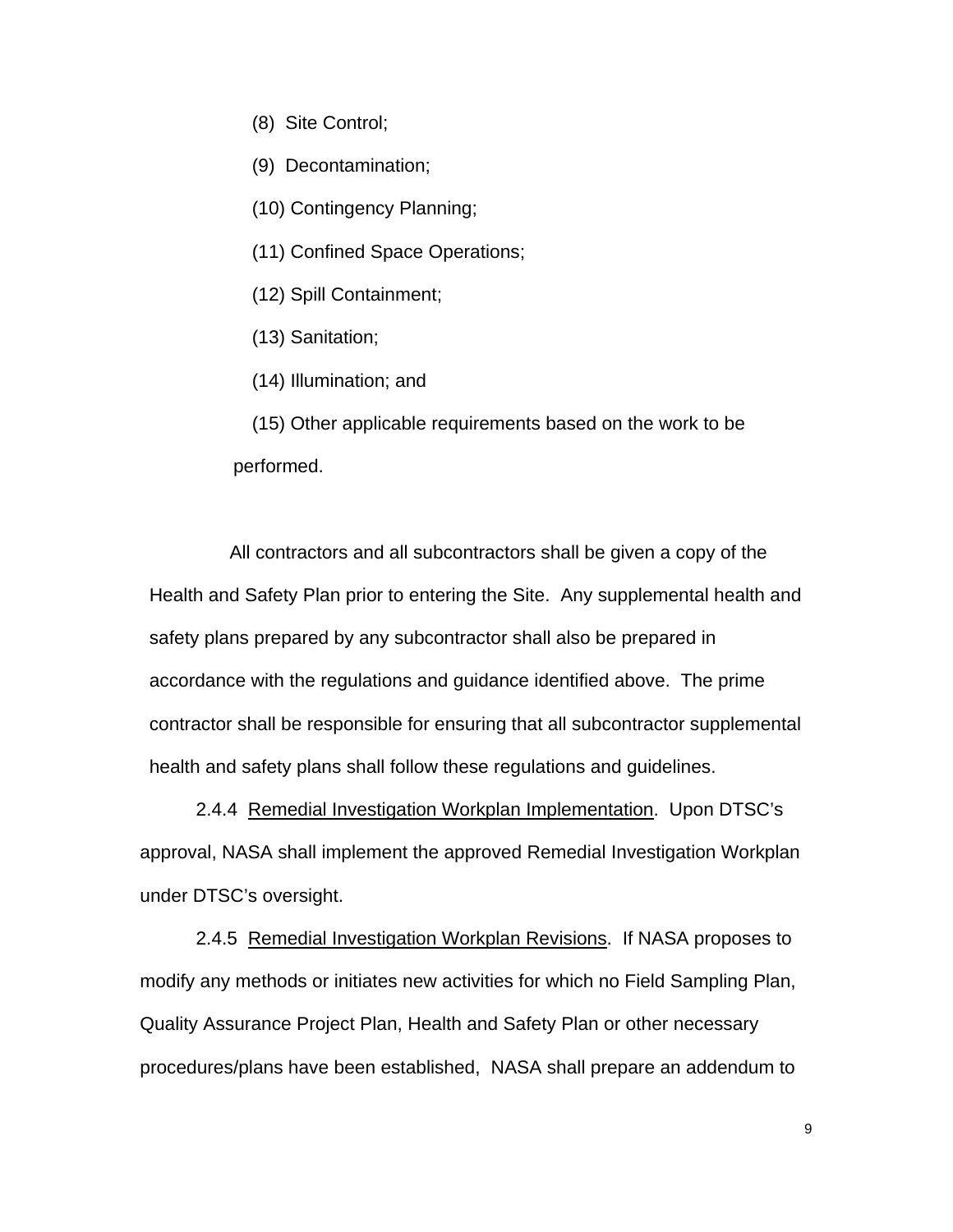the approved plan(s) for DTSC review and approval prior to modifying the method or initiating new activities.

2.5 Treatability Studies. To the extent NASA considers the use of in situ treatment technologies or methods to achieve the cleanup levels specified in the AIP, NASA shall conduct treatability testing to develop data for assessing treatment in place that could achieve the cleanup goals. Treatability testing is required to demonstrate the implementability and effectiveness of such technologies, unless NASA can show DTSC that similar data or documentation or information exists. The required deliverables are: a workplan, a sampling and analysis plan, and a treatability evaluation report. To the extent practicable, treatability studies shall be proposed and implemented during the latter part of Remedial Investigation.

2.6 Chemical and Radiological Data Summary Reports.

2.6.1. NASA shall prepare and submit a Chemical Data Summary Report to DTSC for review and approval in accordance with the approved Remedial Investigation Workplan schedule. The Chemical Data Summary Report shall contain a summary of the entirety of the data collection efforts, and shall include the horizontal and vertical extent of contamination in the soils at the Site that exceed background levels of chemical contaminants.

2.6.2. NASA shall prepare and submit a Radiological Data Summary Report that reviews use and management of radioactive materials, including a review of historical documents, for Area II and the portion of Area I administered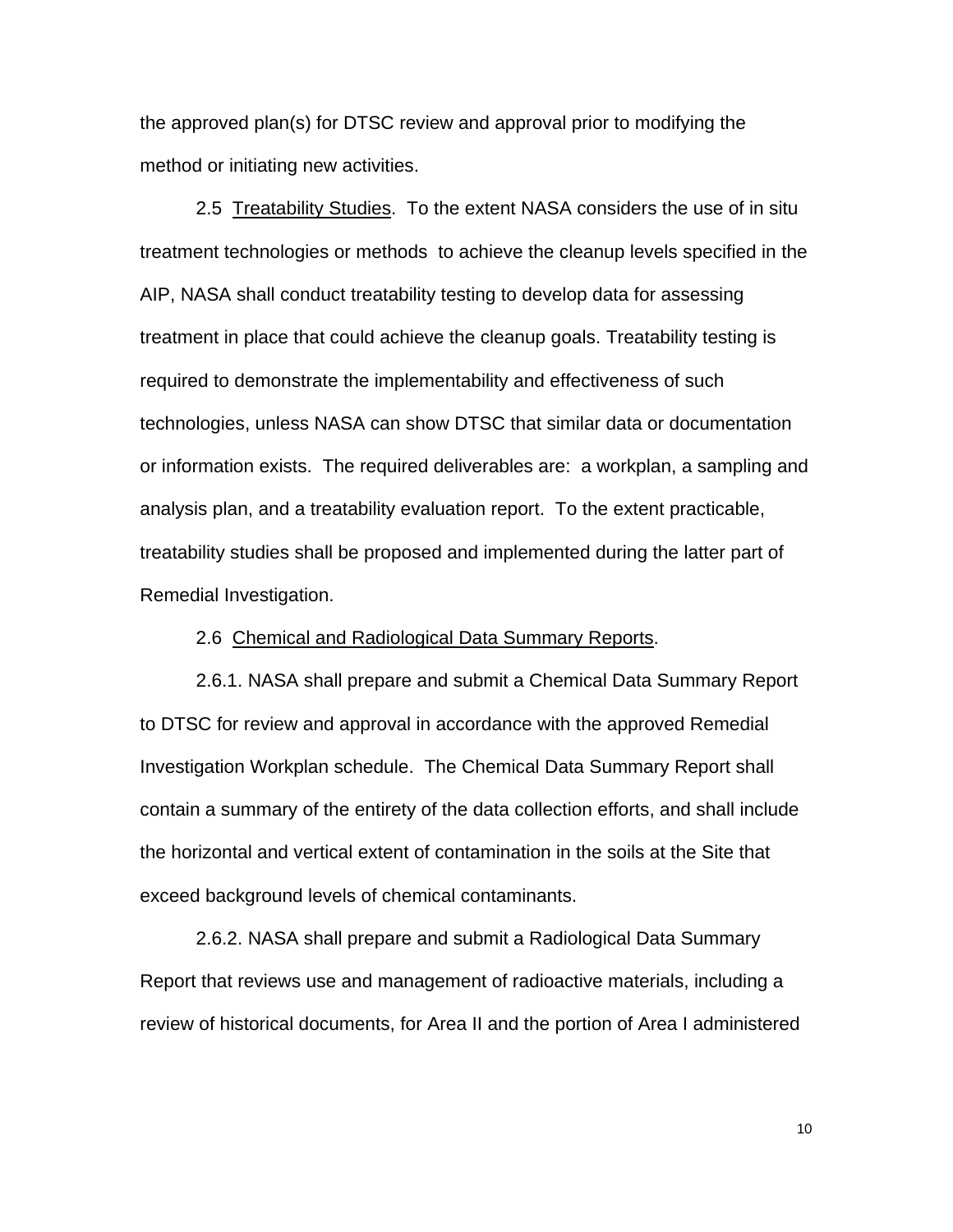by NASA. The review shall also include prior radiological sampling conducted in the NASA areas.

2.7. Feasibility Study. For purposes of this Order, NASA shall not be required to prepare or submit a Feasibility Study.

 2.8. Soils Remedial Action Implementation Plan. After DTSC approval of the Chemical and Radiological Data Summary Reports, NASA shall prepare and submit a draft Soils Remedial Action Implementation Plan to DTSC for review and approval. The draft Soils Remedial Action Implementation Plan shall be based on and summarize the approved Chemical and Radiological Data Summary Report, and shall clearly describe the following:

- 1) A general description and history of the Site.
- 2) The nature and extent of radiological and chemical contamination at the Site.
- 3) The planned remedial action and its objectives.
- 4) Any areas proposed for the exercise of any of the exemptions specified in the AIP from the background cleanup standards, and the rationale for their exemption.
- 5) Any areas proposed for treatment in place to achieve the cleanup goals, including the results of treatability studies conducted pursuant to Section 2.5. The draft Soils Remedial Action Implementation Plan shall propose in situ or on site treatment options to the maximum extent possible in areas where in situ or on site treatment can be demonstrated to effectively achieve the cleanup goals.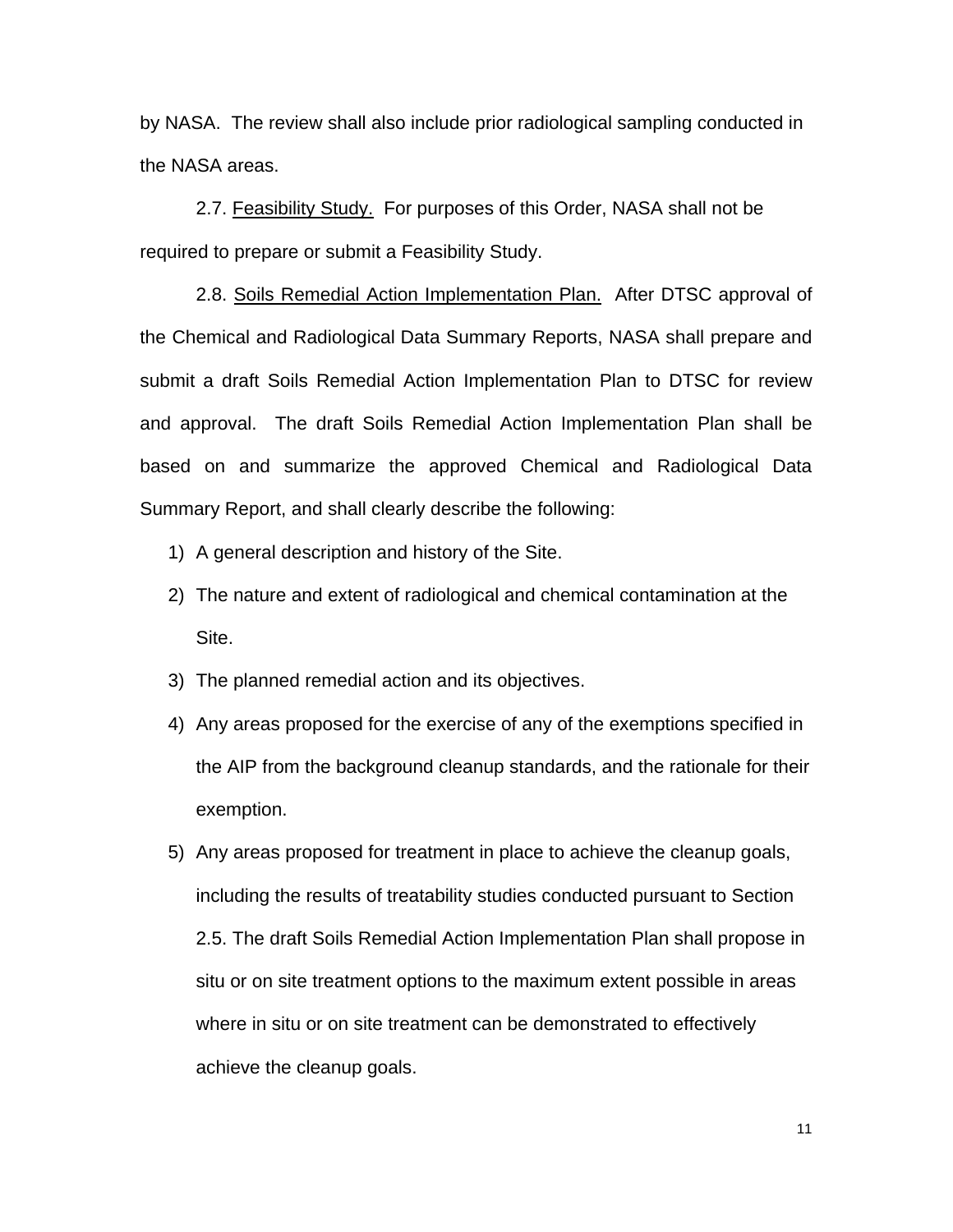- 6) All proposed mitigation measures necessary to address any identified environmental impacts.
- 7) A schedule for implementation of the planned remedial actions. The schedule shall ensure that the identified activities can be accomplished by 2017 or sooner.

2. 9. Soils Remedial Design. The Soils Remedial Action Implementation Plan shall also include Soils Remedial Design elements that detail the technical and operational plans for implementation of the Soils Remedial Action Implementation Plan. The Soils Remedial Design elements shall include the following, as applicable:

- 1) Description of equipment used to excavate, handle, and transport contaminated material.
- 2) A dust control and suppression plan that ensures the minimization of airborne dust generation during remedial activities, and an air monitoring plan that monitors the effectiveness of dust control and suppression efforts.
- 3) A transportation plan identifying routes of travel and final destination of wastes generated and disposed, and a description of mitigation measures to be taken to address any identified environmental impacts due to transportation.
- 4) An updated health and safety plan addressing the implementation activities.
- 5) Identification of all necessary permits and agreements, and demonstration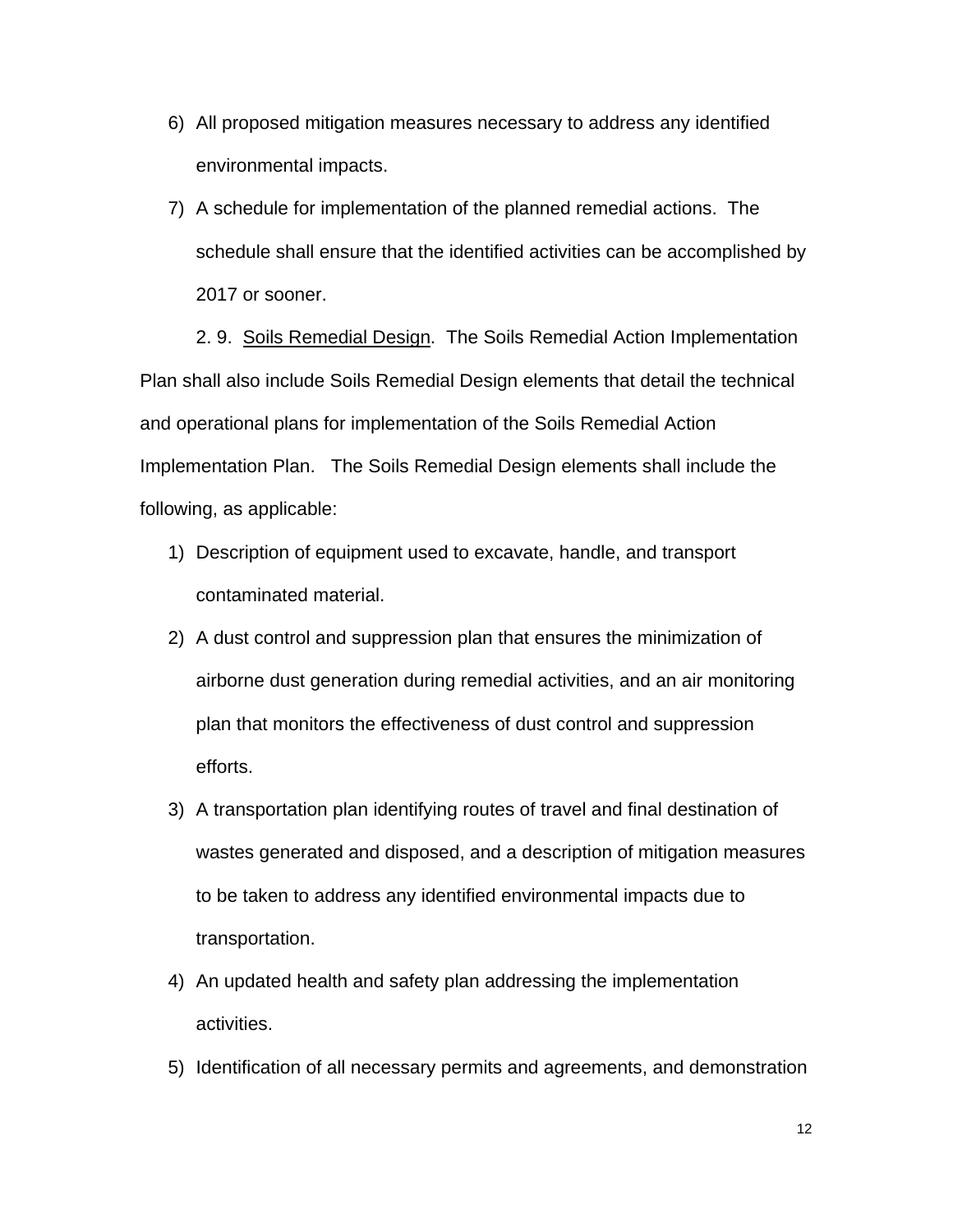of the acquisition of those permits and agreements.

6) A detailed schedule for implementation of the remedial action, including procurement, mobilization, construction phasing, sampling, facility startup, and testing.

2.10. Disposal of Contaminated Soils. The Soils Remedial Action Implementation Plan shall also include plans for the management and disposal of contaminated soils. The Soils Remedial Action Implementation Plan shall provide that soils contaminated with chemical contaminants will be managed and disposed in accordance with the AIP. In addition, to the extent any radiological materials are determined to be present at this portion of the Site, the Soils Remedial Action Implementation Plan shall provide that soils contaminated with radiological materials are disposed as follows:

2.10.1 Soils contaminated with radioactive contaminants above local background to licensed low-level radioactive waste (LLRW) disposal site or an authorized LLRW disposal facility at a DOE site.

2.10.2 Mixed wastes (with radioactive and hazardous constituents) to go to a site licensed for mixed wastes or an authorized mixed waste disposal facility at a DOE site.

2.10.3 In addition to meeting the above disposal requirements, all soils must also meet the waste acceptance criteria for the receiving facility.

2.11 Confirmation Sampling. In accordance with the AIP (Attachment B), sampling to confirm that the required cleanup standard has been met shall be conducted in accordance with a protocol that is consistent with the protocol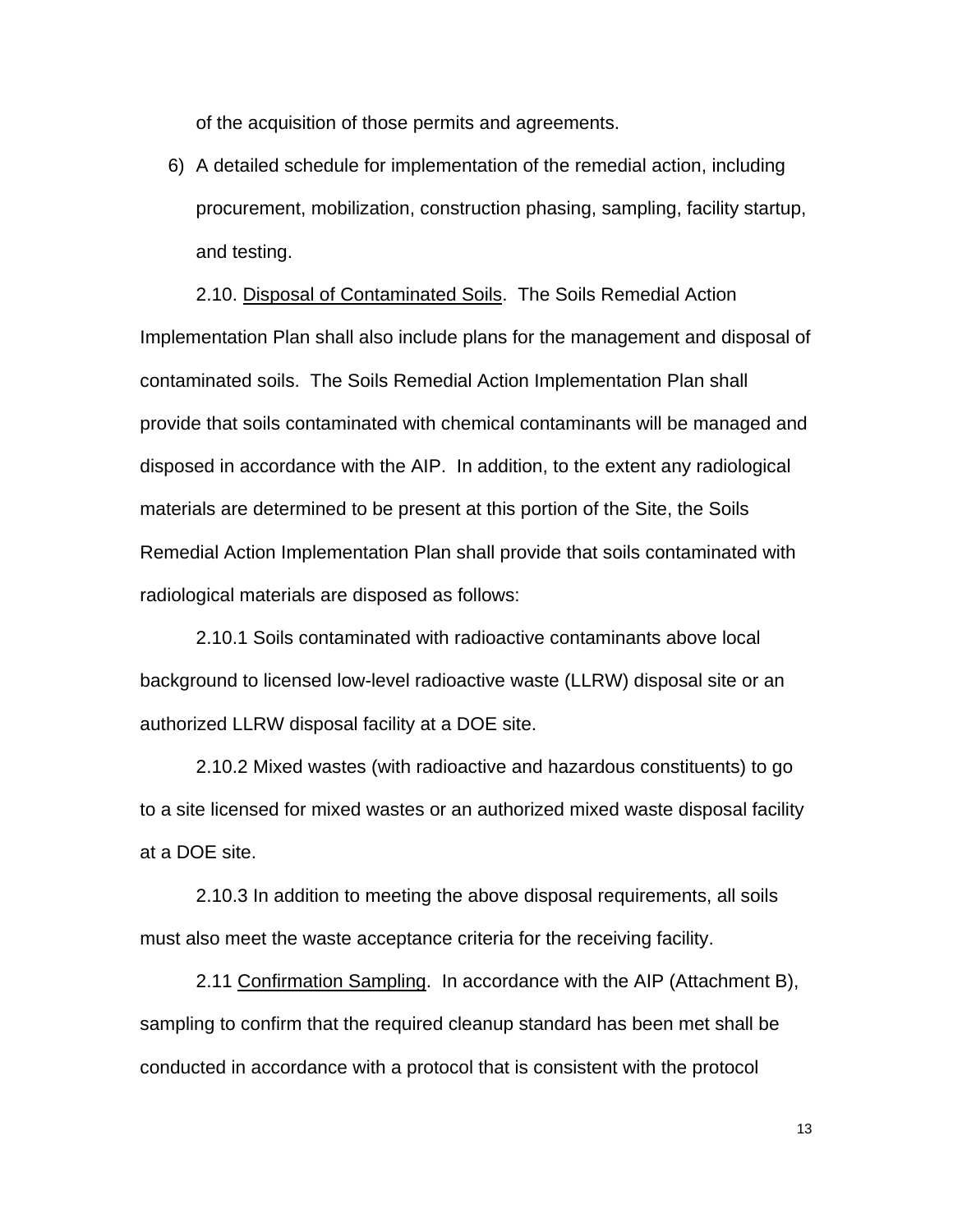developed between DTSC and DOE entitled "Confirmation Protocol; 'Not to Exceed'; Background Cleanup Standard for Soils." DTSC and NASA shall jointly develop the confirmation protocol prior to the implementation of the Final Soils Remedial Action Implementation Plan.

2.12. Modification to Soils Remedial Action Implementation Plan. As a result of its review, and as necessary in response to comments received pursuant to the public review and comment period described in Section 3.0, DTSC may require changes to be made to the draft Soils Remedial Action Implementation Plan. NASA shall modify the draft Soils Remedial Action Implementation Plan in accordance with DTSC's specifications and submit a final Soils Remedial Action Implementation Plan within 60 days of receipt of DTSC's specified changes.

2.13. Changes During Implementation. During the implementation of the final Soils Remedial Action Implementation Plan, DTSC may specify such additions, modifications, and revisions to the Soils Remedial Action Implementation Plan as DTSC deems necessary in order to carry out this Order.

2.14. Stop Work Order. In the event that DTSC determines that any activity (whether or not pursued in compliance with this Order) may pose an imminent or substantial endangerment to the health or safety of people on the Site or in the surrounding area or to the environment, DTSC may order NASA to stop further implementation of this Order for such period of time needed to abate the endangerment. In the event that DTSC determines that any Site activities (whether or not pursued in compliance with this Order) are proceeding without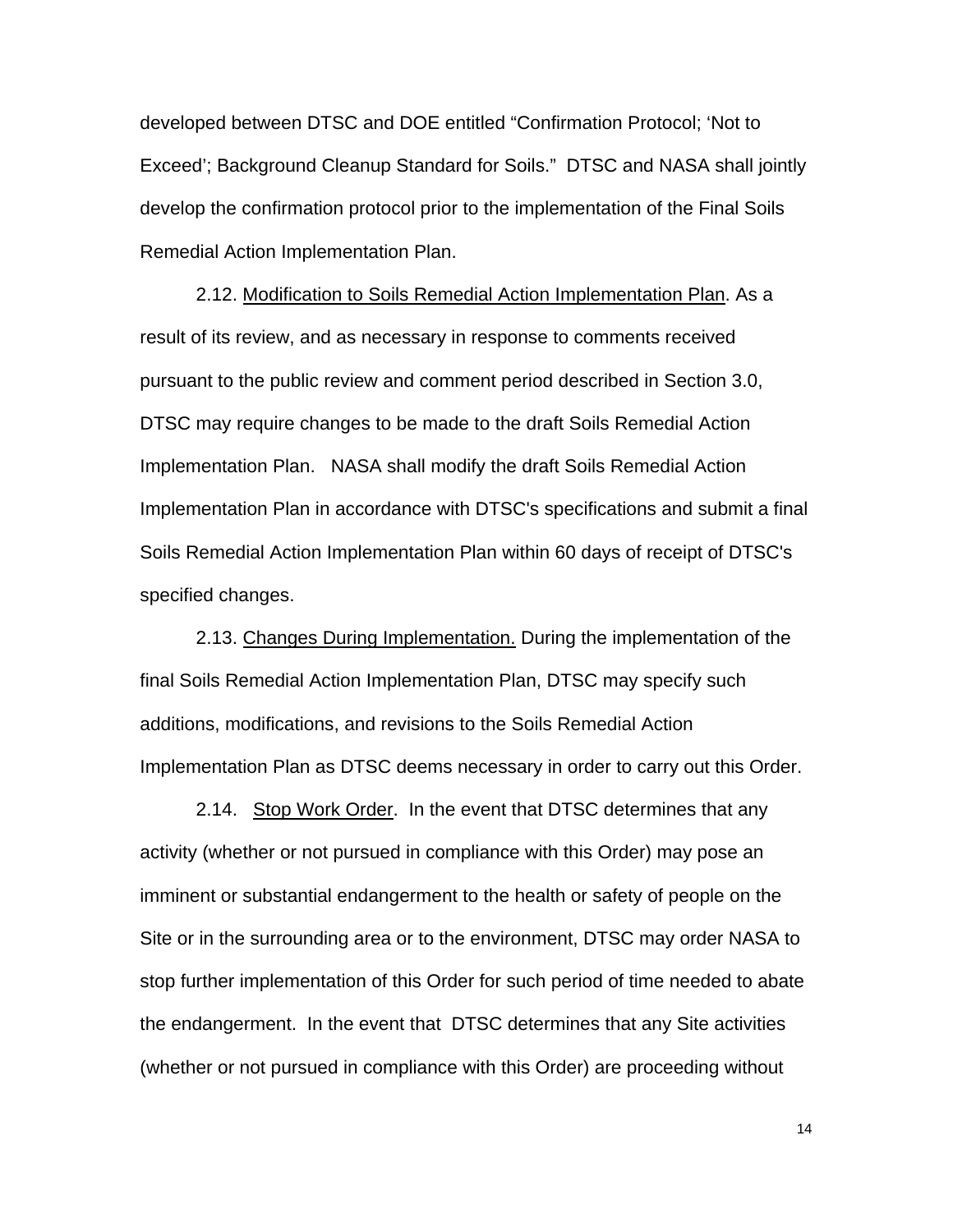DTSC authorization, DTSC may order NASA to stop further implementation of this Order or activity for such period of time needed to obtain DTSC authorization, if such authorization is appropriate. Any deadline in this Order directly affected by a Stop Work Order, under this Section, shall be extended for the term of the Stop Work Order.

2.15. Emergency Response Action/Notification. In the event of any action or occurrence (such as a fire, earthquake, explosion, or human exposure to hazardous substances, as defined in Section 101(14) of the Comprehensive Environmental Response, Compensation, and Liability Act, 42 U.S.C. 9601(14), caused by the release or threatened release of a hazardous substance) during the course of this Order, NASA shall immediately take all appropriate action to prevent, abate, or minimize such emergency, release, or immediate threat of release and shall immediately notify the Project Director. NASA shall take such action in consultation with the DTSC Project Director and in accordance with all applicable provisions of this Order. Within seven days of the onset of such an event, NASA shall furnish a report to DTSC, signed by NASA's Project Director, setting forth the events which occurred and the measures taken in the response thereto. In the event that NASA fails to take appropriate response and DTSC takes the action instead, NASA shall be liable to DTSC for all costs of the response action. Nothing in this Section shall be deemed to limit any other notification requirement to which NASA may be subject.

### 3.0. PUBLIC PARTICIPATION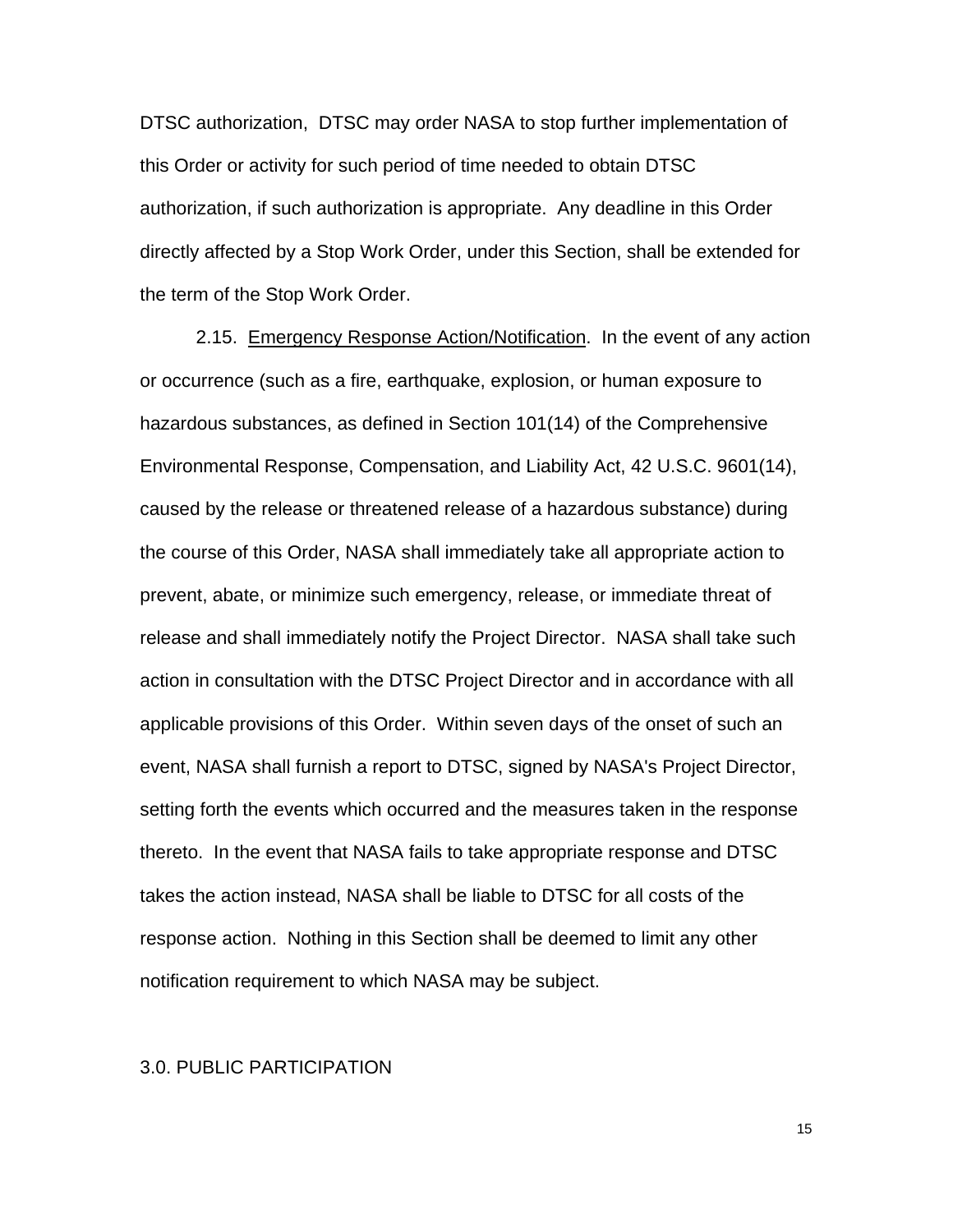3.1 In conjunction with NASA, DTSC shall implement the public review process specified in DTSC's Public Participation Policy and Guidance Manual and as detailed in the final SSFL Public Participation Plan dated March 2009. In accordance with the Site Public Participation Plan, opportunities shall be provided for the public to review and comment on all draft plans and reports prepared by NASA. DTSC shall consider any comment received from the public as it evaluates draft plans and reports prepared by NASA. In response to comments received, DTSC shall prepare a response to the public comments, explaining the disposition of DTSC's actions regarding the comments received. If requested by DTSC, NASA shall submit within two weeks, if practicable, of any request the information necessary for DTSC to prepare its responses to the public comments.

#### 4.0. ENVIRONMENTAL REVIEW PROCESSES

4.1. California Environmental Quality Act (CEQA). NASA shall cooperate in providing all available information necessary to facilitate DTSC's preparation of an analysis under the California Environmental Quality Act (CEQA), Calif. Public Resources Code Sections 21000 *et seq.* The costs incurred by DTSC in complying with CEQA are response costs, and NASA shall reimburse DTSC for such costs pursuant to Section 5.12, below.

4.1.1. DTSC's analysis shall include, but not be limited to, the following:

4.1.2. Scoping at the conclusion of all data gathering efforts to identify the types of environmental impacts that might be anticipated.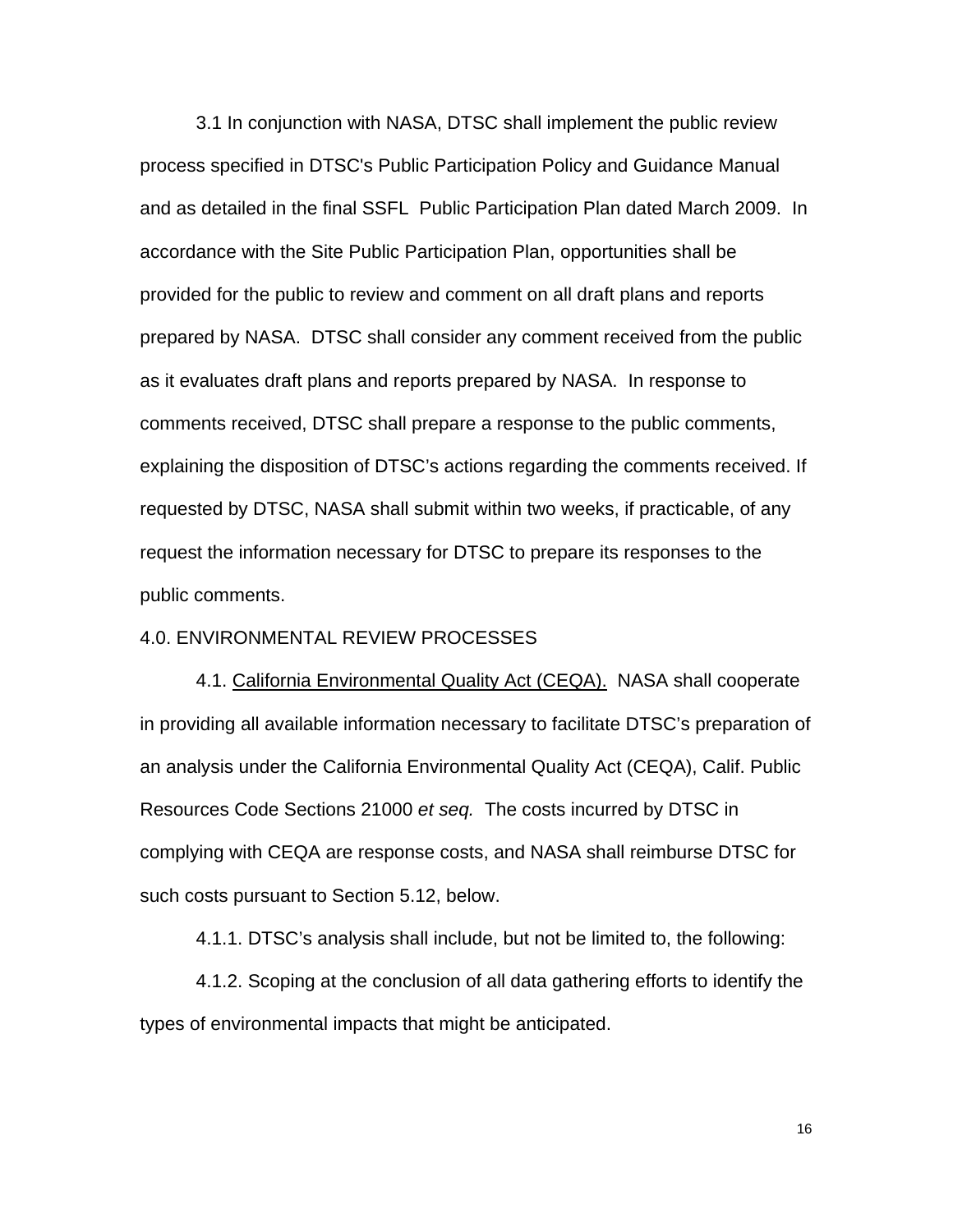4.1.3. Identification and quantification of environmental impacts that are anticipated to occur as a result of implementing the activities specified in this Order.

4.1.4. Identification of alternative mitigation measures that could be used to mitigate the identified environmental impacts that are anticipated to occur as a result of implementing the activities specified in this Order, and an assessment as to the relative effectiveness of each mitigation measure.

4.2. National Environmental Policy Act (NEPA).

4.2.1. NASA shall make its specific decisions on how to conduct the cleanup to background defined in this Agreement in accordance with the requirements of the National Environmental Policy Act of 1969 (NEPA), as amended (42 U.S.C. 4321 et seq.).

4.2.2. DTSC shall cooperate with and provide necessary information for NASA to conduct NEPA.

4.2.3. NASA shall conduct all activities under this Order in a way that will promptly comply with the requirements of NEPA. DTSC shall not approve these activities prior to complying with the requirements of CEQA.

4.3. DTSC and NASA shall work to coordinate the CEQA and NEPA processes.

#### 5.0. OTHER REQUIREMENTS AND PROVISIONS

5.1. Project Director. Within 14 days of the effective date of this Order, DTSC and NASA shall designate their respective Project Directors and shall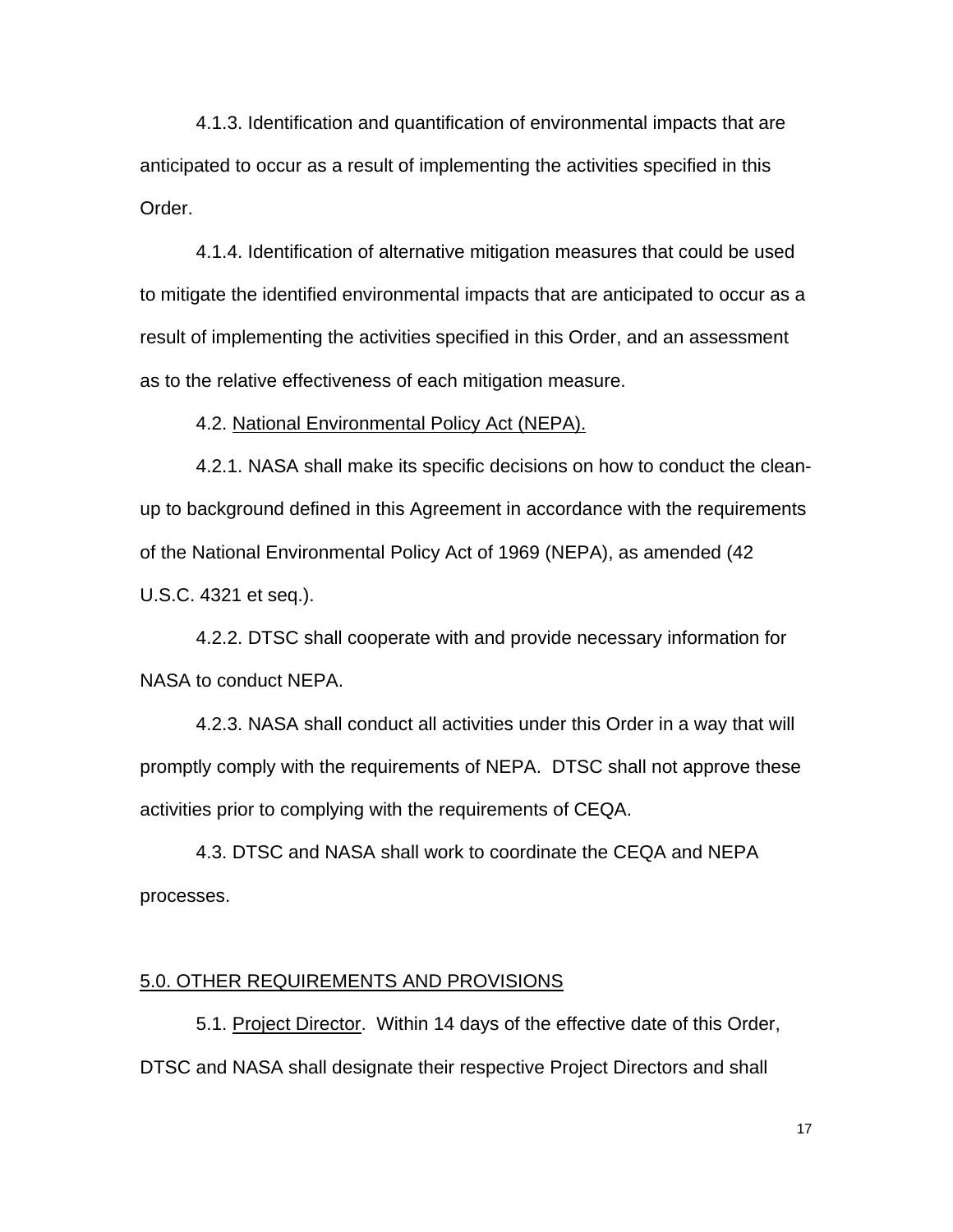notify each other in writing of the Project Director they have selected. NASA's Project Director shall be responsible for overseeing the implementation of this Order and for designating a person to act in his/her absence. All communications between NASA and DTSC, and all documents, report approvals, and other correspondence concerning the activities performed pursuant to this Order shall be directed through their respective Project Directors. Each party may change its Project Director with at least seven days prior written notice to the other party.

5.2. Web Site. NASA shall continue to proportionally contribute to the website that has been established for purposes of posting documents and information related to the investigation and cleanup of the SSFL. The content of the website shall remain solely under the control of DTSC. No changes to the website are to be made without prior DTSC approval.

5.3. DTSC Approval.

 5.3.1*.* Subject to the dispute resolution procedures in Section 5.19.1 through 5.19.9, NASA shall revise any workplan, report, specification, or schedule in accordance with DTSC's written comments. NASA shall submit to DTSC any revised documents by the due date specified by DTSC. Revised submittals are subject to DTSC's written approval or disapproval*.* If DTSC disapproves of any submittal in whole or in part, it shall explain in writing the reason(s) for its disapproval.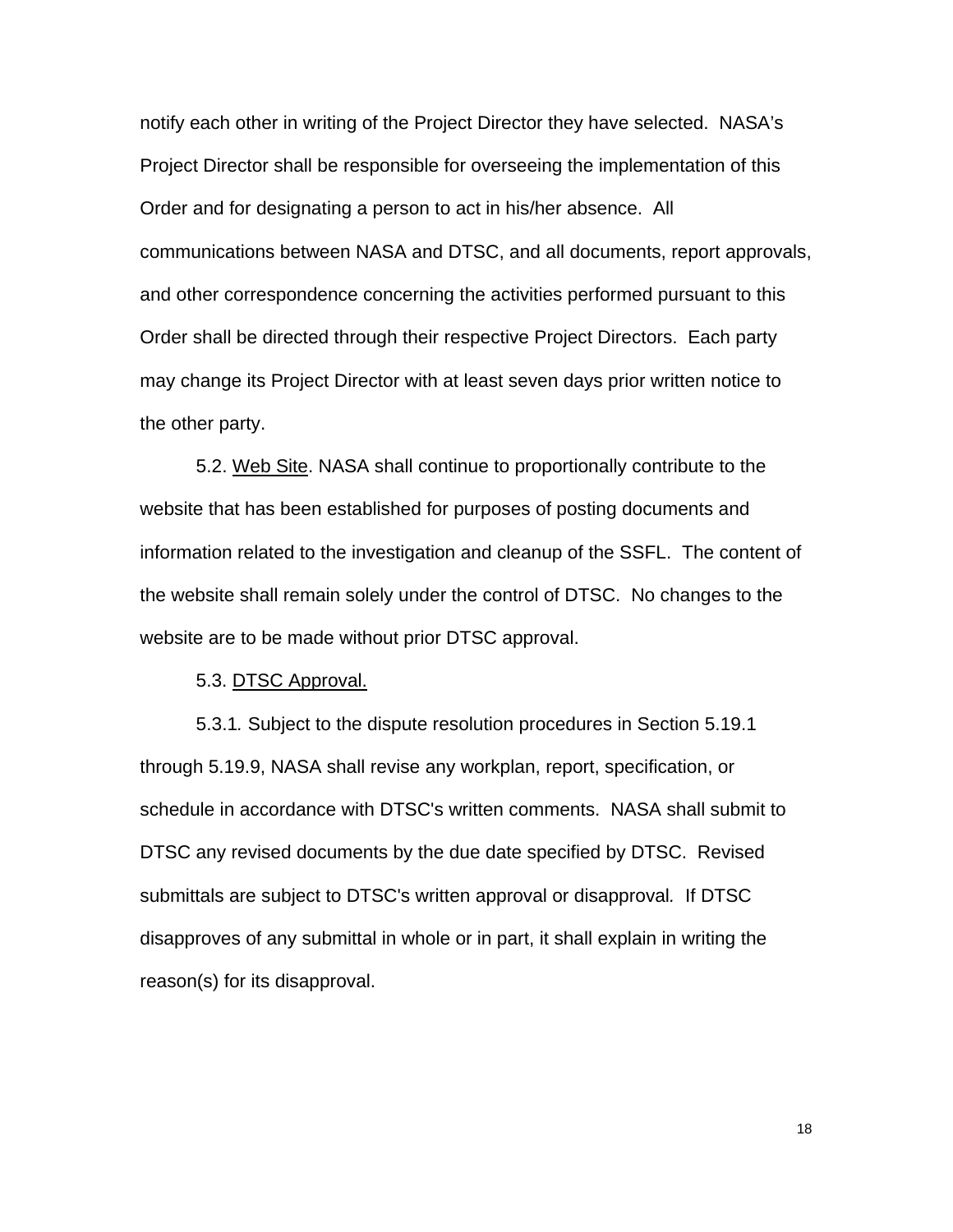5.3.2. Upon receipt of DTSC's written approval, NASA shall commence work and implement any approved workplan in accordance with the schedule and provisions contained therein.

5.3.3. Any DTSC approved workplan, report, specification, or schedule required by this Order shall be deemed incorporated into this Order.

5.3.4. Any requests for revision of an approved workplan requirement must be in writing. Such requests must be timely and provide justification for any proposed workplan revision. DTSC shall approve such proposed revisions absent good cause not to do so. Any approved workplan modification shall be in writing and shall be incorporated by reference into this Order.

5.3.5. Verbal advice, suggestions, or comments given by DTSC representatives shall not constitute an official approval or disapproval.

5.3.6. DTSC shall use its best efforts to review, comment, and render a decision on any workplan, report, specification, or schedule submitted by NASA in a timely fashion, with the goal of rendering a decision within 120 days of NASA's submittal. Failure by DTSC to render a decision within 120 days of NASA's submittal shall not constitute *de facto* approval. Any deadline in this Order directly affected by DTSC's failure to render a decision in the time frames specified under this Section shall be extended for a period of time not to exceed the actual time taken beyond the specified time frame for DTSC to render the decision.

5.4. Submittals.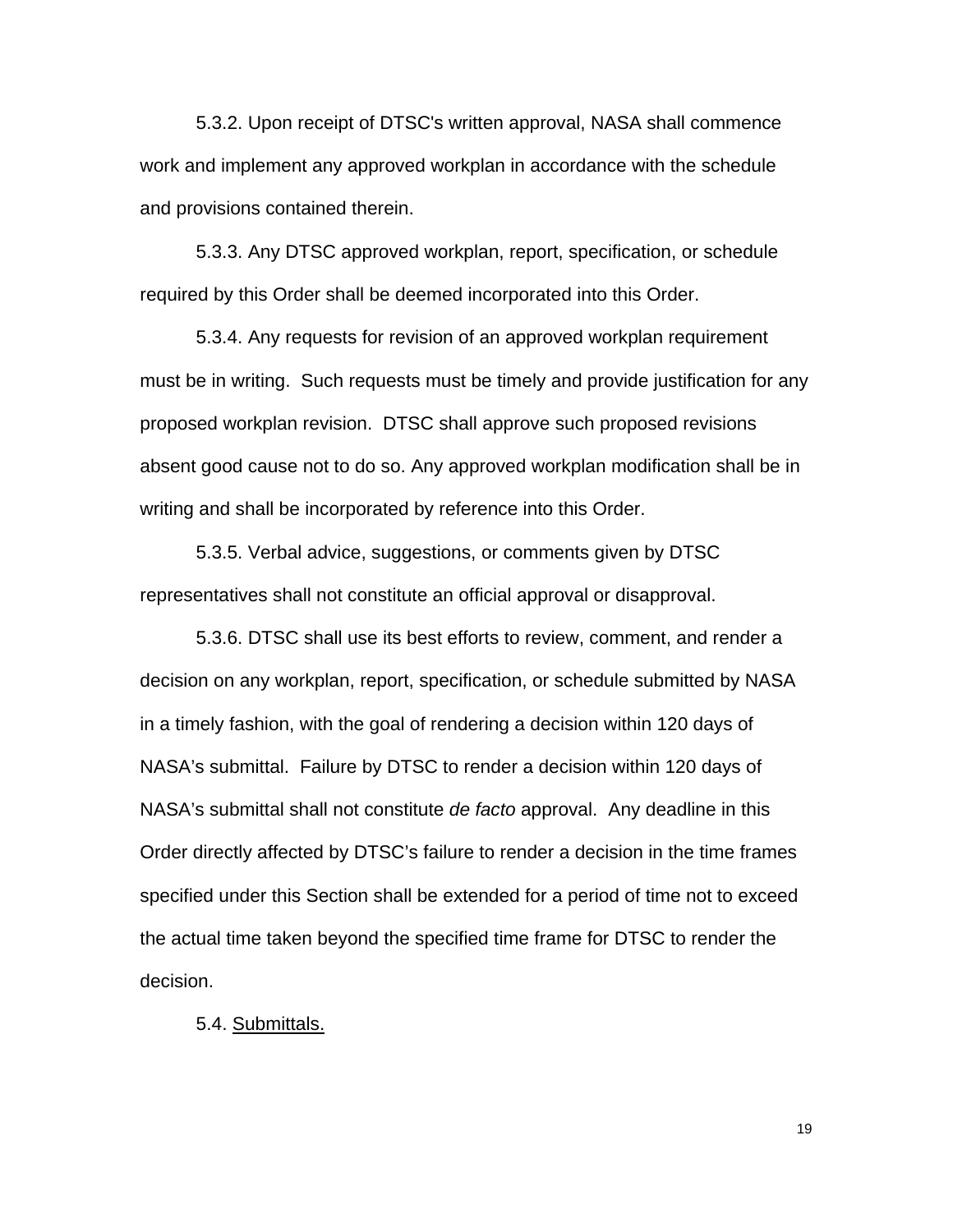5.4.1. NASA shall provide DTSC with quarterly progress reports of

response action activities conducted pursuant to this Order.

5.4.2. Any report or other document submitted by NASA pertaining to its

activities at the Site pursuant to this Order shall be signed and certified by a duly

authorized representative.

5.4.3. The certification required above, shall be in the following form:

I certify that this document and all attachments were prepared under my direction or supervision in accordance with a system designed to assure that qualified personnel properly gather and evaluate the information submitted. Based on my inquiry of the person or persons who manage the system, or those persons directly responsible for gathering the information, the information submitted is, to the best of my knowledge and belief, true, accurate, and complete.

5.4.4. All reports and other documents submitted by NASA or its

consultants in response to this Order shall be submitted to DTSC in both hard

copy and electronically.

5.4.5. Unless otherwise specified, all reports, correspondence, approvals,

disapprovals, notices, or other submissions relating to this Order shall be in

writing and shall be sent to the current Project Directors.

5.5. Proposed Contractor/Consultant.

All work performed by NASA pursuant to this Order shall be under the

direction and supervision of a professional engineer or registered geologist,

registered in California, with expertise in hazardous substance site cleanup.

NASA's contractors and consultants shall have the technical expertise sufficient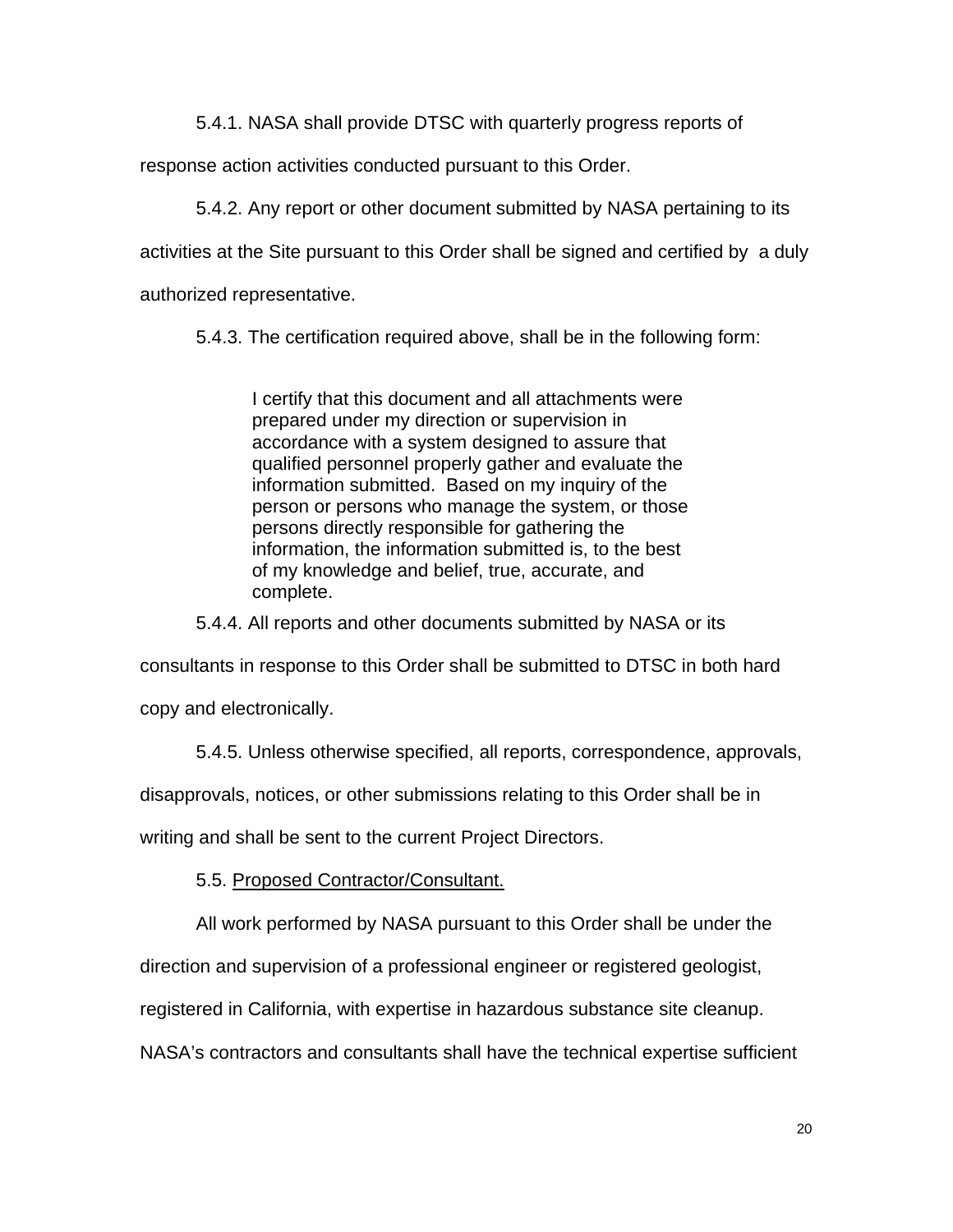to fulfill their responsibilities. Within 14 days of the effective date of this Order or any contract awarded to implement this Order, NASA shall notify the DTSC Project Director in writing of the name, title, and qualifications of the professional engineer or registered geologist and of any contractors or consultants and their personnel to be used in carrying out the requirements of this Order. Notifications submitted prior to the effective date of this Order in response to Section 4.5. of the August 16, 2007 Consent Order for Corrective Action need to be resubmitted only if the information contained in the notification has changed.

#### 5.6. Chemical and Radiological Analyses.

5.6.1. Except as provided below, NASA shall use California State-certified analytical laboratories for all chemical and radiological analyses required to comply with this Order. If a California State-certified laboratory is not available for a particular test required by this Order, NASA shall use an alternative laboratory identified by NASA subject to approval by DTSC. The names, addresses, telephone numbers, and California Department of Public Health, Environmental Laboratory Accreditation Program (ELAP) certification numbers of the laboratories NASA proposes to use must be specified in the applicable workplans.

5.6.2. NASA shall monitor to ensure that high quality data are obtained by their consultants and contract laboratories. NASA shall ensure that laboratories it uses for chemical analyses perform such analyses according to the latest approved edition of "Test Methods for Evaluating Solid Waste, (SW 846)," or other methods deemed satisfactory to DTSC. If methods other than U.S. EPA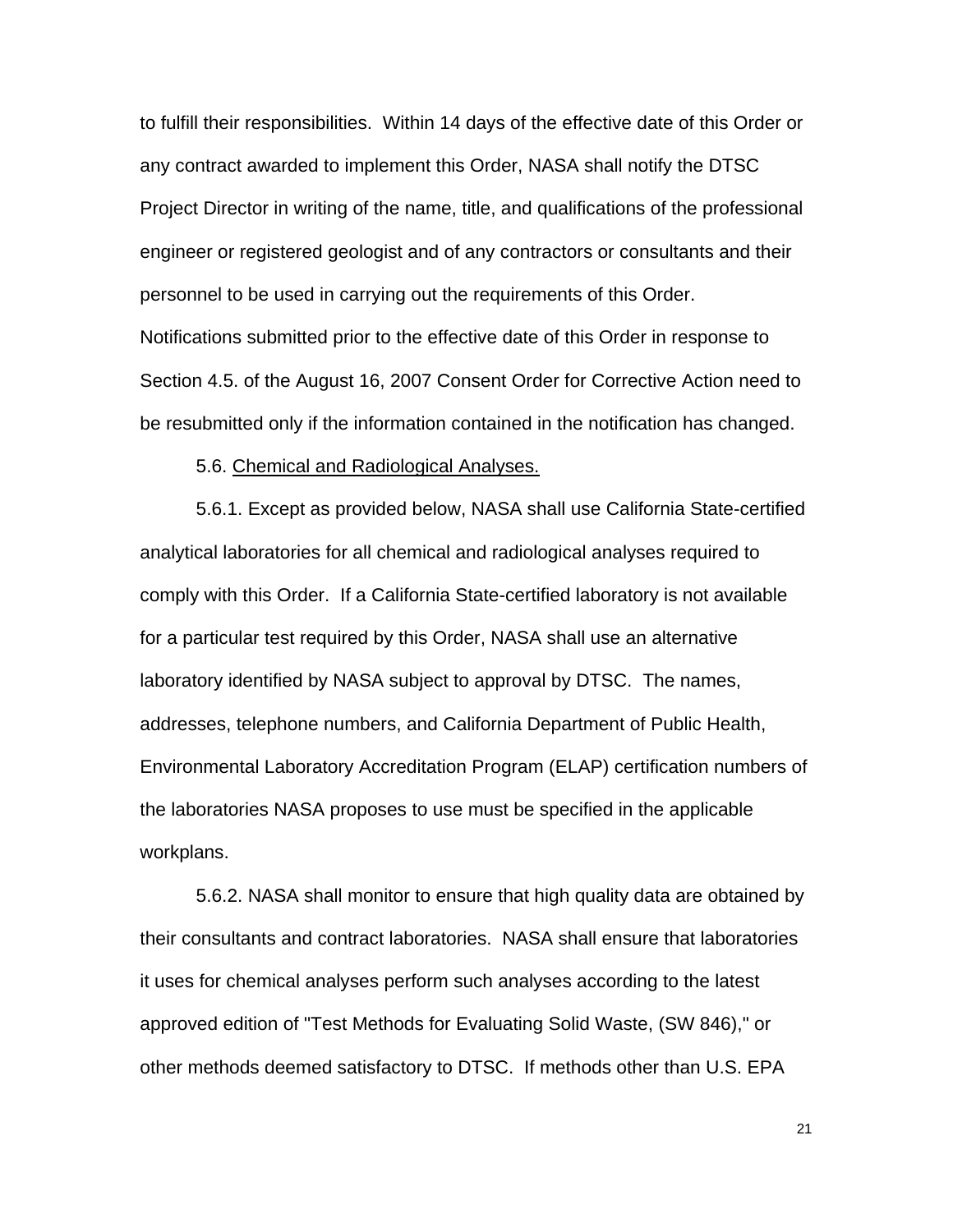methods are to be used, NASA shall specify all such protocols in the affected workplan. DTSC shall reject any chemical data that do not meet the requirements of the approved workplan, U.S. EPA analytical methods, or quality assurance/quality control procedures, and may require resampling and analysis. NASA shall ensure that laboratories it uses for radiological analyses perform such analyses according to the latest approved edition of "HASL-300, EML Procedures Manual" or other methods deemed satisfactory to DTSC. If methods other than HASL-300 methods are to be used, NASA shall specify all such protocols in the affected workplan (e.g., RI workplan). DTSC shall reject any radiological data that do not meet the requirements of the approved workplan, HASL-300 methods, or quality assurance/quality control procedures, and may require resampling and analysis.

5.6.3. NASA shall ensure that the laboratories used for analyses have quality assurance/quality control programs. DTSC may conduct a performance and quality assurance/quality control audit of the laboratories chosen by NASA before, during, or after sample analyses. Upon request by DTSC, NASA shall have their selected laboratory perform analyses of samples provided by DTSC to demonstrate laboratory performance. If the audit reveals deficiencies in a laboratory's performance or quality assurance/quality control procedures, resampling and analysis may be required.

5.7. Sampling and Data/Document Availability.

5.7.1. Upon request, NASA shall provide DTSC with the results of all sampling or tests or other data generated by its employees, agents, consultants,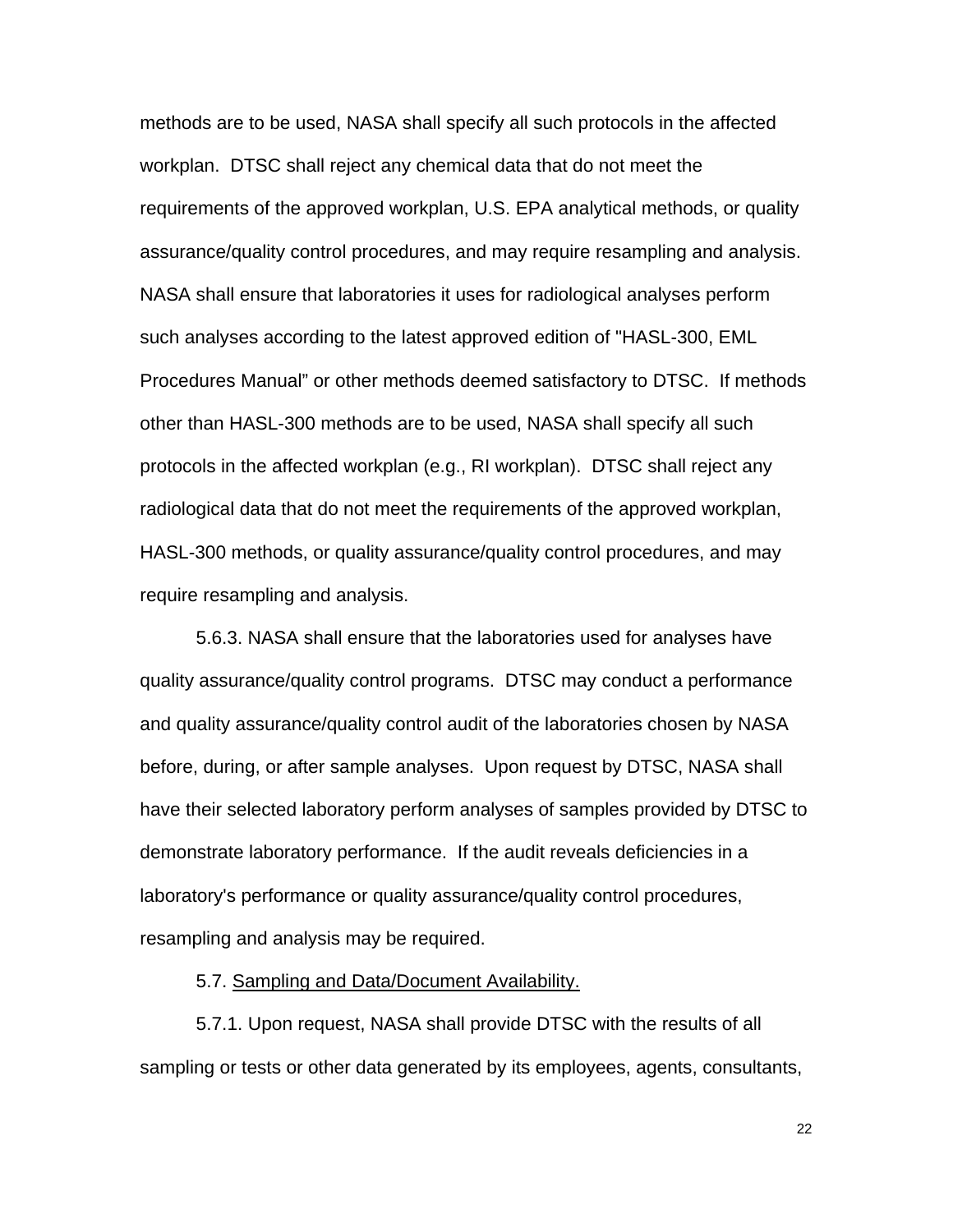or contractors pursuant to this Order. NASA shall follow the same signature and certification requirements of Section 5.4.3, 5.4.4, and 5.4.5, *above* for information submitted pursuant to this Section.

5.7.2. Notwithstanding any other provisions of this Order, DTSC retains all of its information gathering and inspection authority and rights, including enforcement actions related thereto, under the Health and Safety Code, and any other State or federal law.

5.7.3. NASA shall notify DTSC in writing at least seven days prior to beginning each separate phase of field work approved under any workplan required by this Order. NASA believes it must commence emergency field activities without delay, NASA shall seek emergency telephone authorization from the DTSC Project Director or, if the Project Director is unavailable, their designee, to commence such activities immediately.

5.7.4. At the request of DTSC, NASA shall provide or allow DTSC or its authorized representative to take split or duplicate samples of all samples collected by NASA pursuant to this Order. At the request of NASA, DTSC shall allow NASA or their authorized representative(s) to take split or duplicate samples of all samples collected by DTSC under this Order.

5.8. Access.

5.8.1. Subject to Boeing's and NASA's security and safety procedures at the Site, NASA shall provide DTSC and its representatives access at all reasonable times, following normal NASA procedures, if any, for access onto the Site, to the areas of the Site under NASA's control, and any other property to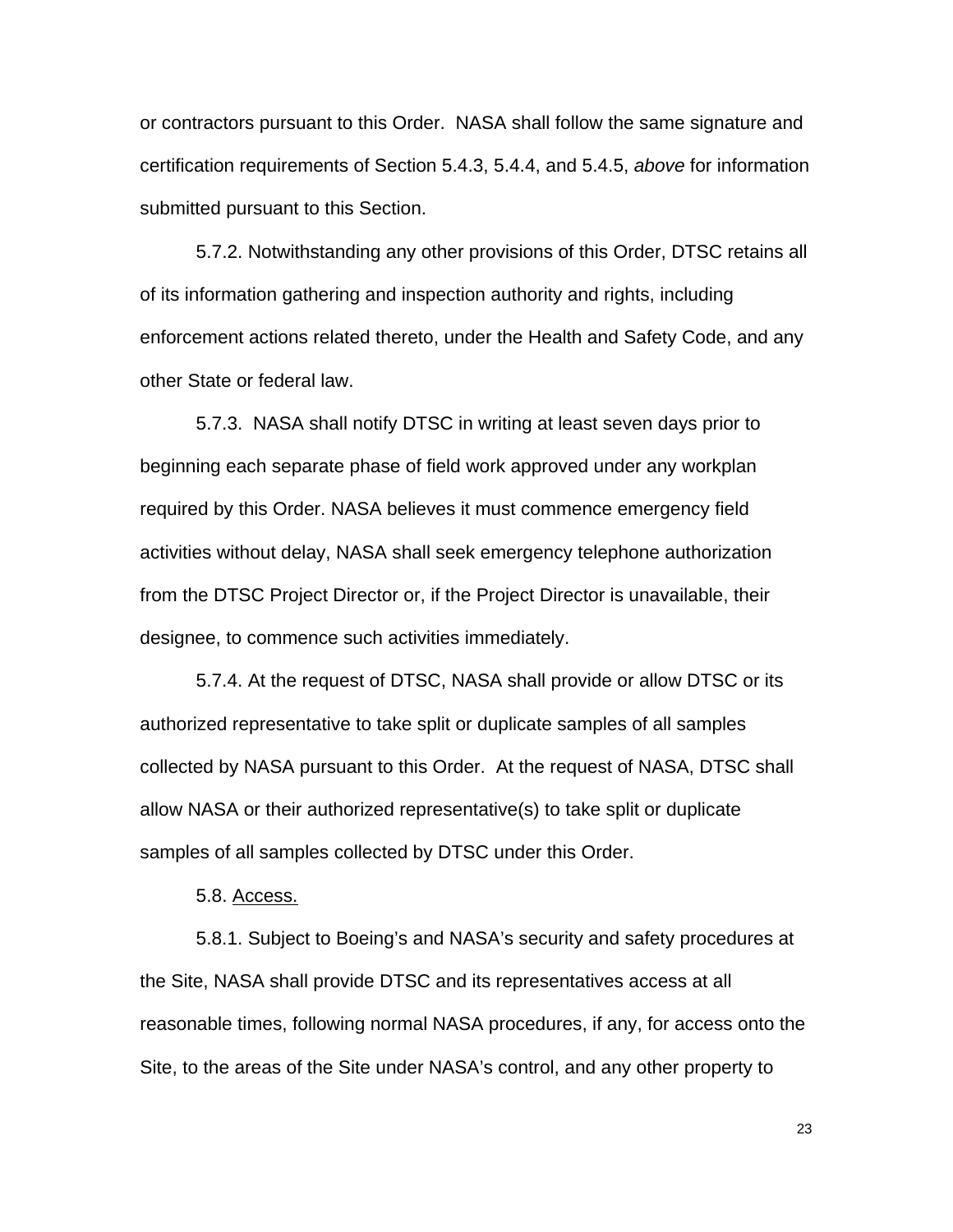which access is required for implementation of this Order, and shall permit such persons to inspect and copy all non-privileged records, files, photographs, documents, including all sampling and monitoring data, that pertain to work undertaken pursuant to this Order and that are within the possession or under the control of NASA, or its contractors or consultants.

5.8.2. To the extent that work being performed pursuant to this Order must be conducted on areas of the Site not under NASA's ownership, possession or control, or on property beyond the Site boundary, NASA shall use its best efforts to obtain access agreements necessary to complete work required by this Order from the present owners or possessors, as appropriate, of such property, within 30 days of approval of any workplan for which access is required. "Best efforts" as used in this paragraph shall include, at a minimum, a letter by certified mail from NASA to the present owners or possessors of such property, requesting an agreement to permit NASA and DTSC and their authorized representatives access to such property. Any such access agreement shall provide for access to DTSC and its representatives. NASA shall provide DTSC's Project Director with a copy of any access agreements in their possession. In the event that an agreement for access is not obtained within 30 days of approval of any workplan for which access is required, an unanticipated need for access becomes known to NASA, or access is revoked by the property owner or possessor, NASA shall notify DTSC in writing within 14 days thereafter regarding both the efforts undertaken to obtain access and the failure to obtain such agreements. In such event, DTSC may elect to use its authority under Chapter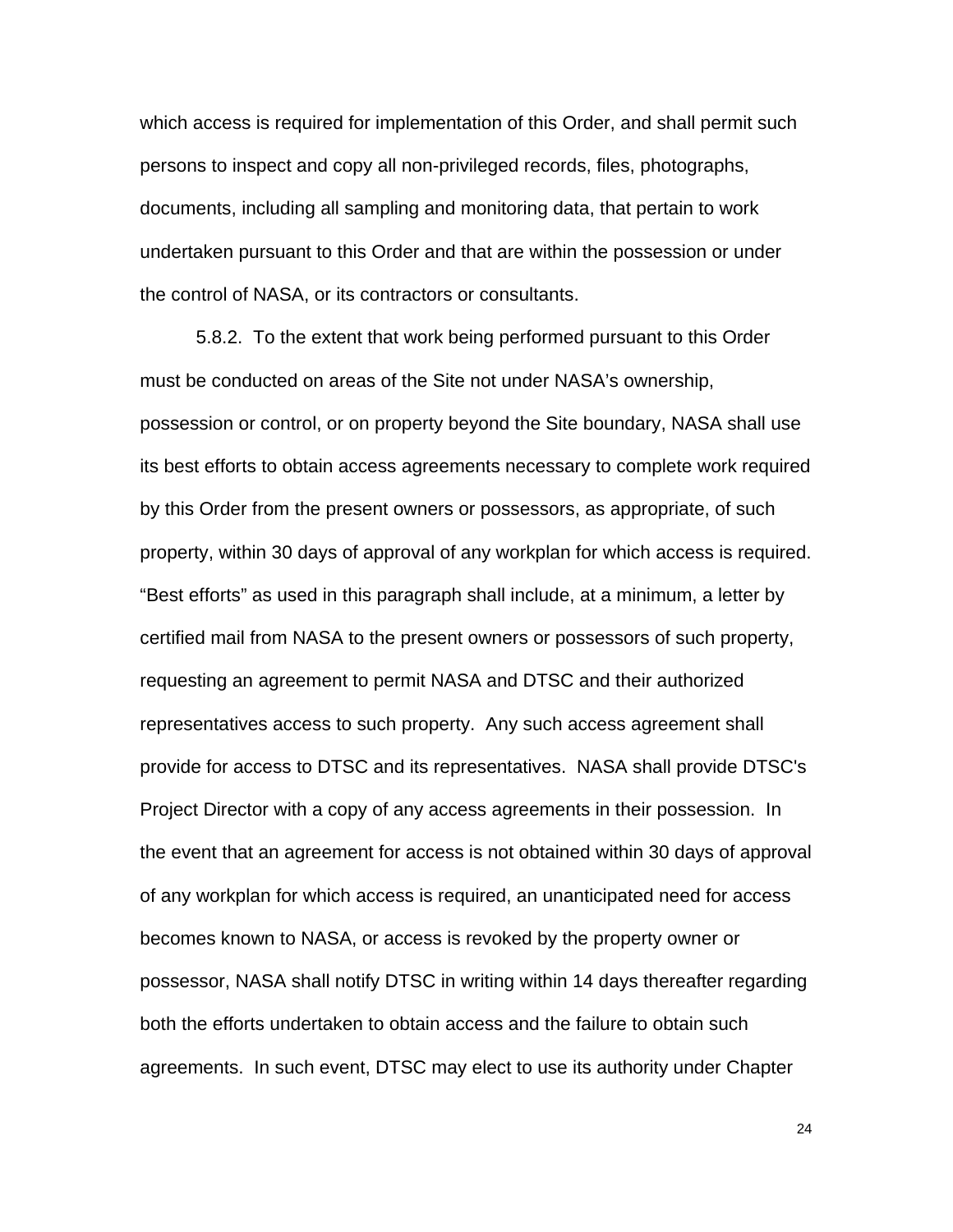6.8 of Division 20 of the California Health and Safety Code to obtain access for NASA, including, without limitation, its authority to assess daily civil penalties against the refusing property owner under Health and Safety Code Section 25367. In the event that DTSC is unable to obtain access from the present owners or possessors of such property or take whatever measures are necessary so that the work may proceed, NASA's obligation to perform that particular element of work and its obligation to provide access to DTSC shall be stayed until the appropriate relief is obtained.

5.8.3. Nothing in this Section limits or otherwise affects DTSC's right of access and entry pursuant to any applicable State or federal law or regulation.

5.8.4. Nothing in this Section shall be construed to limit NASA's liability and obligation to perform response actions that are being conducted pursuant to this Order, either within the Site boundary or beyond the Site boundary, as provided in the AIP, including such action on areas of the Site not owned, possessed or controlled by NASA, or on property beyond the Site boundary except as clarified in Section 5.8.2, with respect to the timing of NASA's liabilities and obligations. The AIP describes NASA's commitment to remediate the areal extent of any contiguous radiologic or chemical contamination of soil that emanates from within the Site.

5.9. Record Preservation.

5.9.1. In addition to requirements applicable to NASA under 36 CFR Chapter 12, Subchapter B, in accordance with NARA-approved NASA Records Disposition Schedules, NASA shall retain, during the implementation of this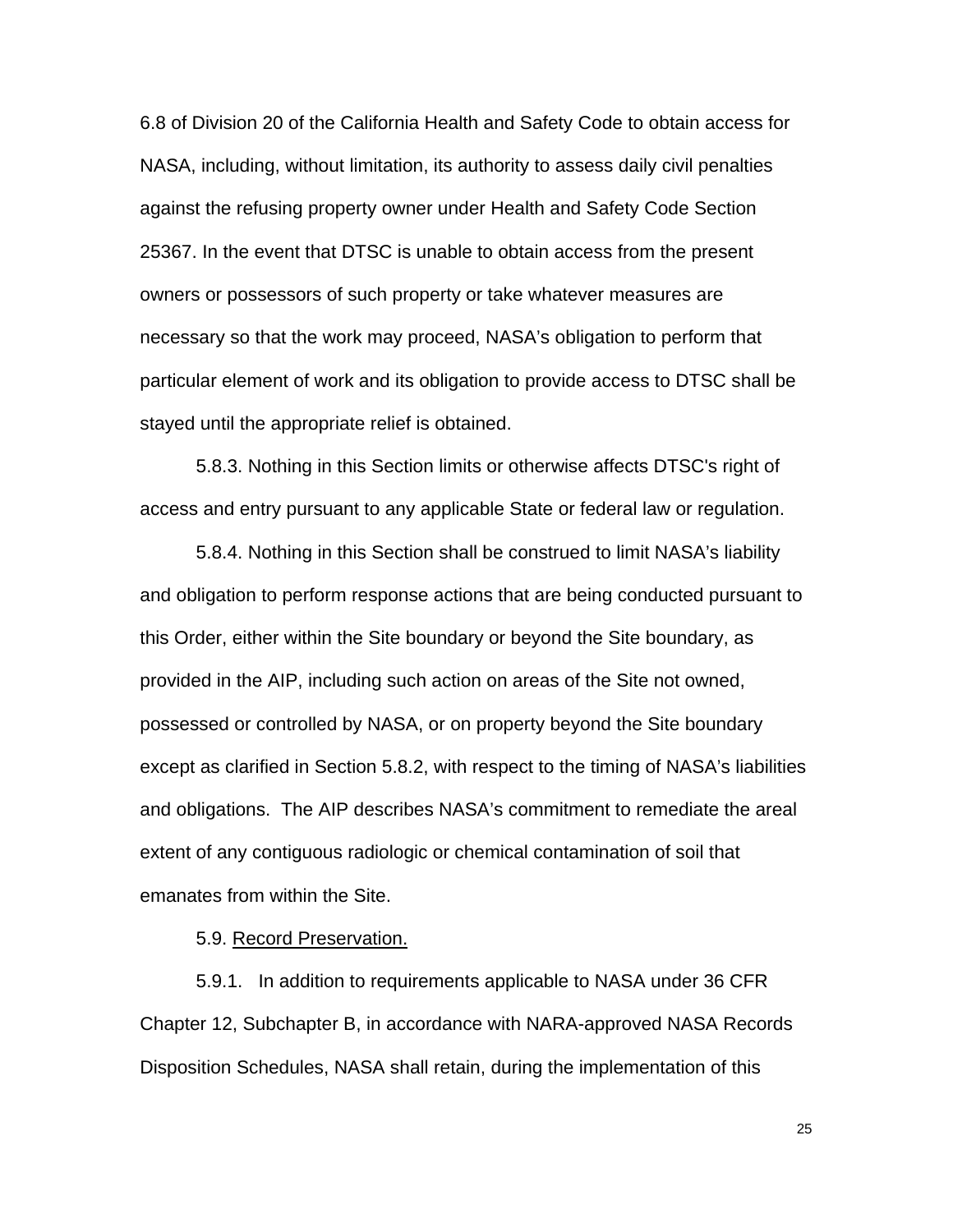Order and for a minimum of ten (10) years after the Acknowledgment of Satisfaction executed pursuant to Section 7.0 of this Order, all data, records, and documents that relate to implementation of this Order or to radioactive waste or hazardous waste management and/or disposal. NASA shall notify DTSC in writing 90 days prior to the destruction of any such records, and shall provide DTSC with the opportunity to take possession of any such records. Such written notification shall reference the effective date, caption, and docket number of this Order and shall be sent to the DTSC Project Director.

5.10. Notice to Contractors and Successors. NASA shall provide a copy of this Order to all contractors, laboratories, and consultants retained to conduct or monitor any portion of the work performed pursuant to this Order and shall condition all such contracts on compliance with the terms of this Order. NASA shall give written notice of this Order to any successor in interest prior to transfer of ownership or operation of any portion of the Site that NASA owns or operates and shall notify DTSC at least 30 days prior to such transfer. NASA or its contractors shall provide written notice of this Order to all subcontractors hired to perform any portion of the work required by the Order. NASA shall nonetheless be responsible, to the extent reasonably within their control, for ensuring that their contractors and subcontractors perform the work contemplated herein in accordance with this Order. With regard to the activities undertaken pursuant to this Order, in addition to any defenses which may be available under this Order, the defenses available to NASA shall be those specified in Health and Safety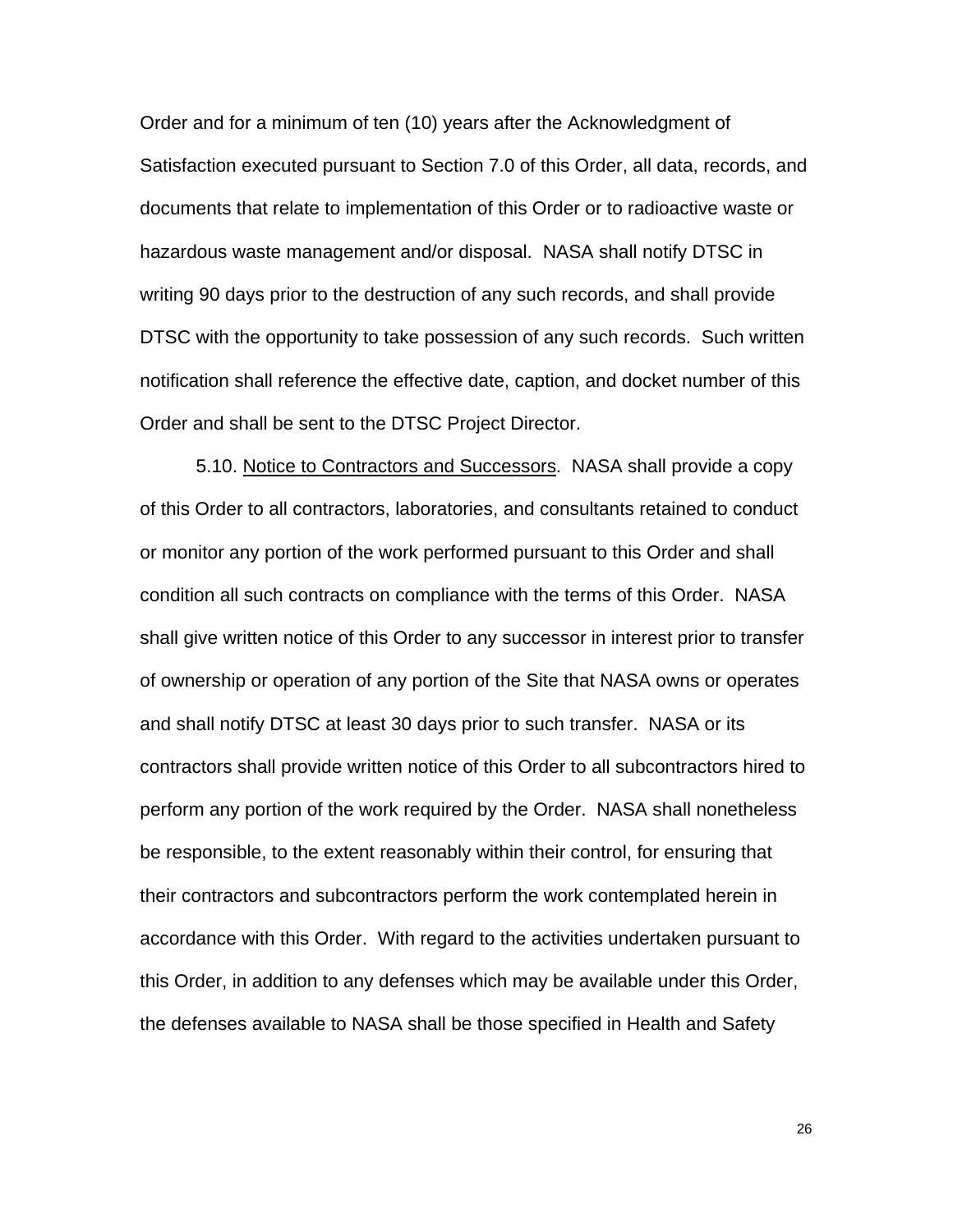Code section 25323.5 (incorporating by reference Sections 101(35) and 107(b) of CERCLA, 42 U.S.C., section 9601(35) and 9607(b),

5.11. Compliance with Applicable Laws and Regulations. All actions taken pursuant to this Order by NASA shall be undertaken in accordance with applicable local, State, and federal laws and regulations. As specified in Section 1.6, compliance with this Order and the 2007 Order shall constitute NASA's full and complete compliance with all applicable provisions of Chapters 6.5 and 6.8 of the Division 20 of the California Health and Safety Code (the California Hazardous Waste Control Law, Sections 25100 *et seq.* of that Code, and the California Hazardous Substance Account Act, Sections 25300 *et seq.* of that Code) with respect to the application of the provisions of this Order to radiologic or chemical contamination of soil at the Site or any contiguous radiologic or chemical contamination of soil emanating from within Area II or the portion of Area I owned by NASA, within or outside of the SSFL boundaries, that has been identified by U.S.EPA in its radiologic characterization survey or by DTSC as part of the investigation of chemical contaminants that NASA has remediated. NASA shall obtain or cause their representatives to obtain all permits and approvals necessary under such applicable laws and regulations.

5.12. Costs.

5.12.1. NASA is liable for all costs associated with the implementation of this Order, including all costs incurred by DTSC in overseeing the work required by this Order, to the extent authorized under California Health and Safety Code Sections 25269 through 25269.6, including procedures for dispute resolution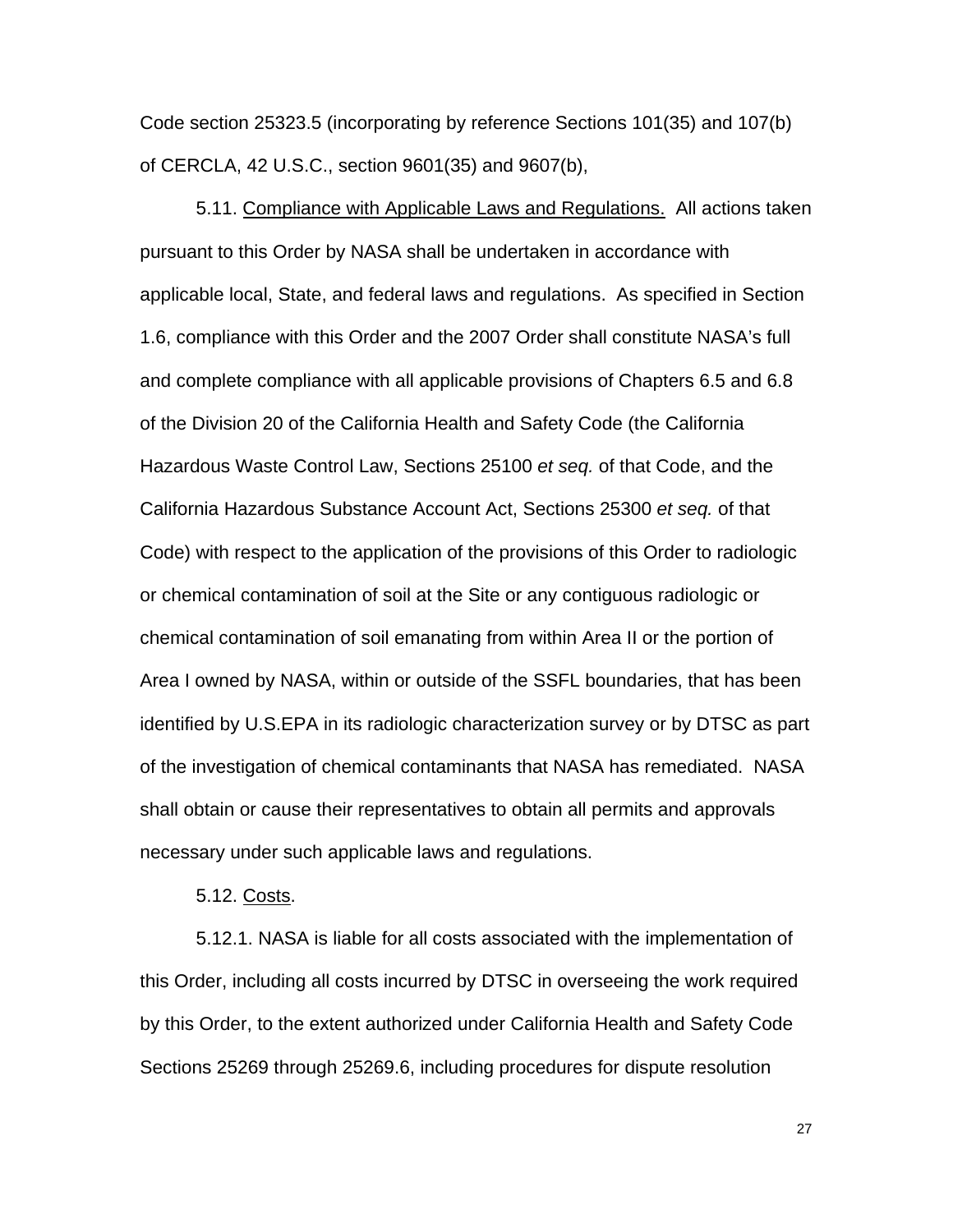under Section 5.19.1 through 5.19.9, below. DTSC shall retain all cost records associated with the work performed under this Order as required by State law. DTSC shall make all documents that support DTSC's cost determination available for inspection upon request, as provided in the California Public Records Act. With respect to the payment of costs, NASA may use any alternative mechanism authorized by federal law.

5.12.2. NASA retains any rights it may have to recover the costs of complying with this Order from any person not a Party to this Order and nothing in this Consent Order is intended to compromise or hinder any such rights.

5.13. Liability. Except as expressly set forth in Section 1.6 above, nothing in this Order shall constitute or be construed as a satisfaction or release from liability for any conditions or claims arising as a result of past, current, or future operations of NASA. Notwithstanding compliance with the terms of this Order, but subject to the express provisions in Section 1.6 above, NASA may be required to take further actions as are necessary to protect public health or welfare or the environment (a) in the event previously unanticipated conditions are discovered that present an imminent and substantial endangerment notwithstanding the work to be performed under this Order, or (b) in the event any negligent or intentional act or omission by NASA during the performance of its obligations under this Order results in the need for additional response actions in order to achieve this Order's objective to clean up chemical and radiological contamination at the Site to local background levels.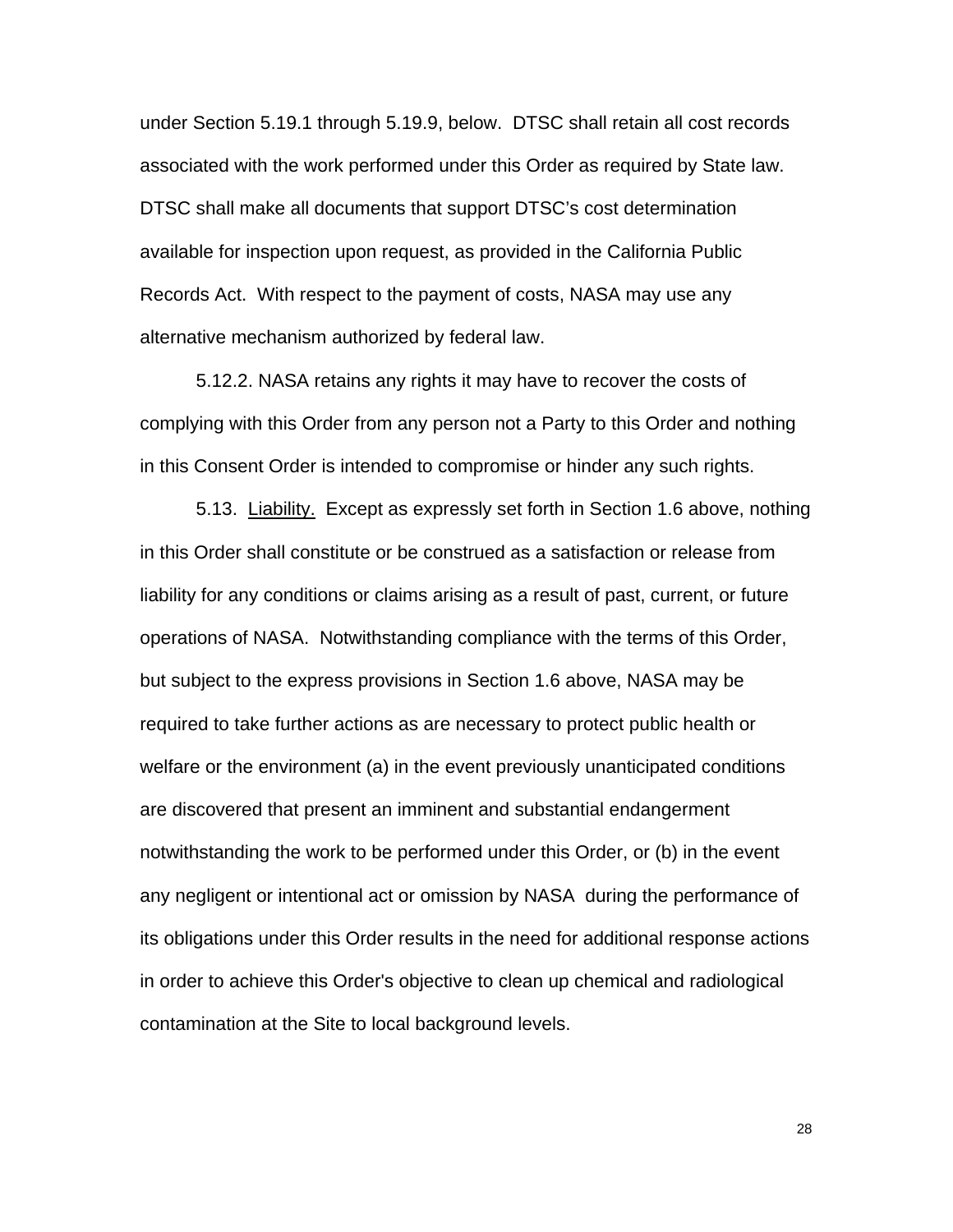5.14. Government Liabilities. The State of California shall not be liable for injuries or damages to persons or property resulting from acts or omissions by NASA in carrying out activities pursuant to this Order, nor shall the State of California be held as a party to any contract entered into by NASA or its agents in carrying out activities pursuant to the Order.

#### 5.15. Availability of Federal Funds.

5.15.1. NASA's obligations under this Order are subject to the availability of funds appropriated and legally available for such purpose. No provision of this Order shall be interpreted as or constitute a commitment or requirement that NASA obligate or pay funds in contravention of the Anti-Deficiency Act, 31 U.S.C. § 1341, or any other applicable provision of law. NASA shall use its best efforts, by means of the federal budgetary process, to obtain the funds necessary to perform its obligations under the 2007 Order and this Order. Nothing in this Order shall be construed to require disclosures related to confidential internal federal budget deliberations not otherwise authorized under federal law.

5.15.2. It is agreed that if inadequate funds are appropriated for such purposes, NASA shall notify DTSC promptly and develop a plan in writing to endeavor to secure additional funding to carry out the requirements of this Order. Nothing herein shall be construed as precluding NASA from arguing that the unavailability of appropriated funds constitutes a *force majeure* event. DTSC and NASA agree that in any dispute or any proceeding to enforce the requirements of this Order, NASA may raise as a defense that any failure or delay was caused by the unavailability of appropriated funds.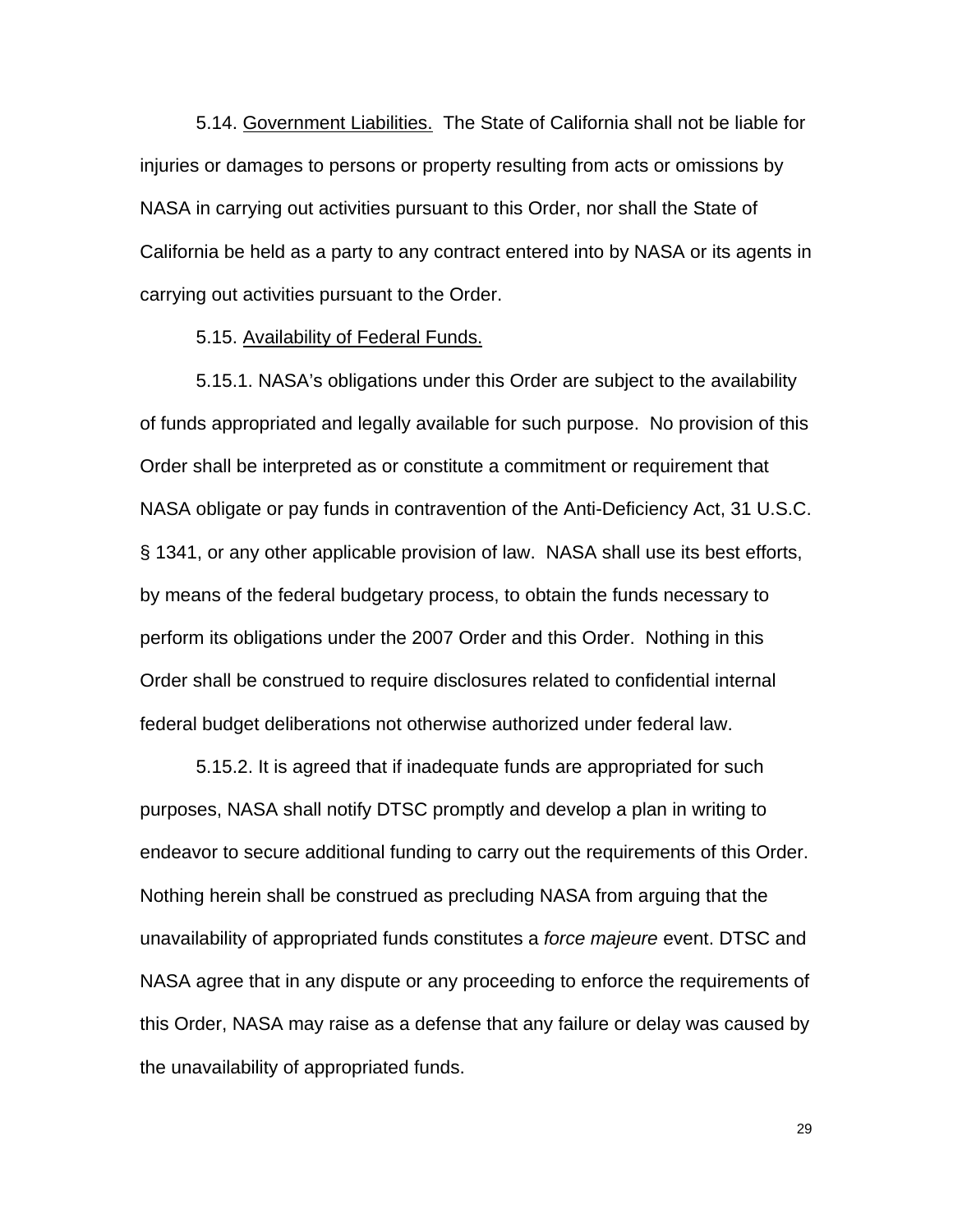#### 5.16. [Reserved]

5.17. Incorporation of Plans and Reports. All plans, schedules, and reports that require DTSC approval and are submitted by NASA pursuant to this Order and are not the subject of dispute resolution under Section 5.19.1 through 5.19.9 are incorporated in this Order upon approval by DTSC.

#### 5.18. Penalties for Noncompliance.

5.18.1. NASA shall be liable for stipulated penalties in the amount of \$15,000 per day for a material failure to comply with the requirements of this Order, including the making of any false statement or representation in any document submitted for purposes of compliance with this Order. "Compliance" by NASA shall include, but shall not be limited to, completion of the activities under this Order or any workplan or other plan approved under this Order within the specified time schedules established by and approved pursuant to this Order or as otherwise directed by DTSC under this Order.

5.18.2. Following DTSC's determination that NASA has materially failed to comply with a requirement of the Order, DTSC shall give NASA written notification of the violation and describe the noncompliance. DTSC shall send NASA a written notice of noncompliance with an opportunity to cure by a date designated by DTSC in lieu of or prior to a written demand for the payment of the penalties. NASA may dispute DTSC's finding of noncompliance by invoking the dispute resolution procedures described in Section 5.19.1 through 5.19.9 herein. All penalties assessed under Section 5.18.1 shall begin to accrue on the business day after the complete performance is due or the day a violation occurs,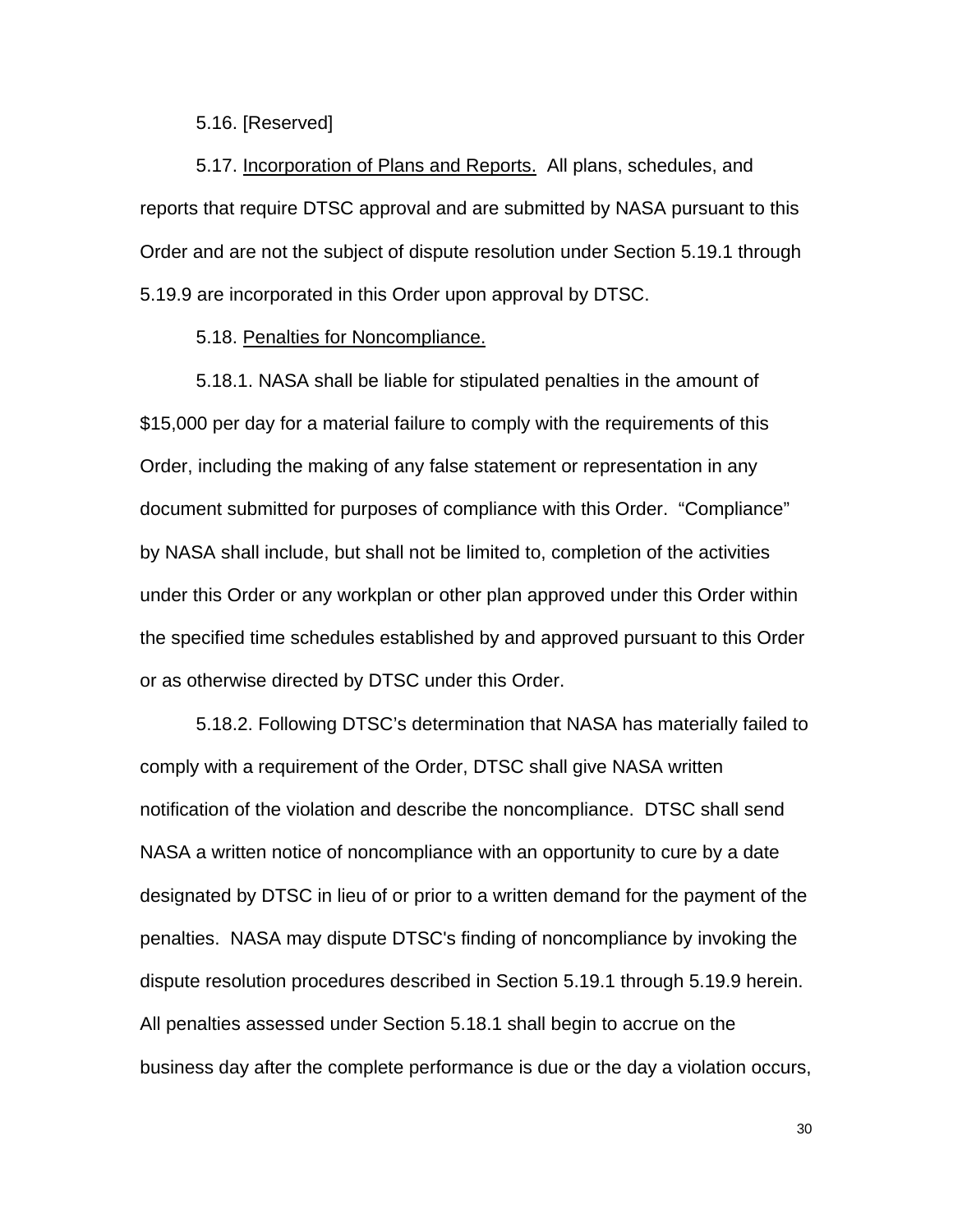and shall continue to accrue through the final day of the correction of the noncompliance or completion of the activity. The accrual and payment of any proposed penalty shall be tolled during the dispute resolution period. If NASA does not prevail in dispute resolution, any penalty shall be due to DTSC within 30 days of resolution of the dispute unless appealed to a court of law. If NASA prevails in dispute resolution, no penalty shall be paid.

5.18.3. Nothing herein shall prevent the simultaneous accrual of separate penalties for separate violations of this Order and other applicable provisions of law, except that the same facts shall not be relied upon to generate separate and cumulative penalties against NASA. Notwithstanding the provisions of Section 5.18.1, 5.18.2, or 5.18.3, DTSC reserves the right to seek additional remedies or sanctions for knowing violations of this Order, including knowingly making any false statement or representation in any document submitted for purposes of compliance with this Order

5.19. Dispute Resolution.

5.19.1. The parties agree that the procedures contained in this section are the exclusive procedures for resolving all disputes that may arise under this Order. By its execution of this Order, and for no other purpose unrelated to this matter, NASA expressly agrees that DTSC has the authority to enforce the terms of this Order. At no time during any informal, formal, or judicial resolution of any dispute arising under this Order shall NASA contend that DTSC does not possess such legal authority. Nor shall NASA initiate a separate challenge to such legal authority in state or federal court.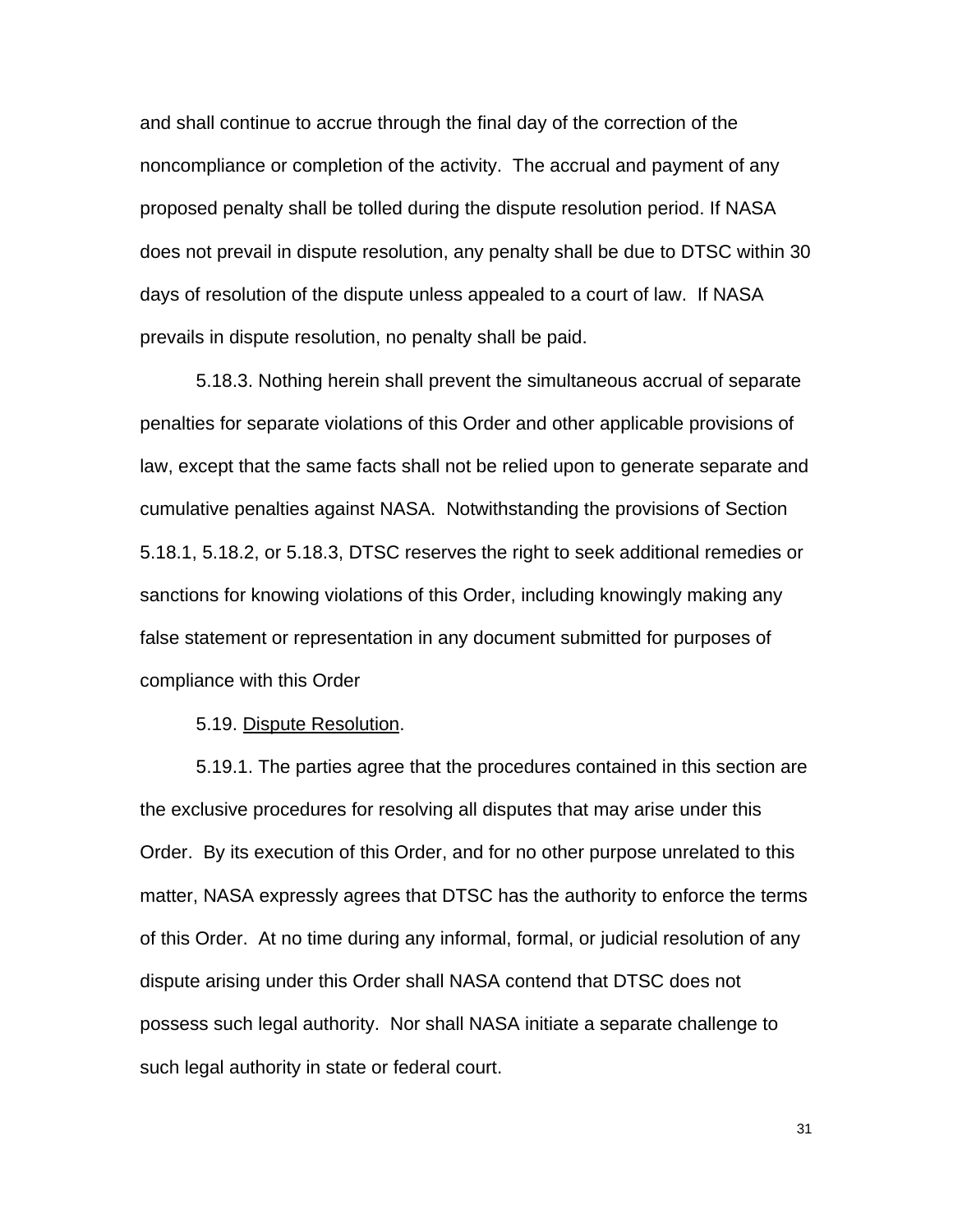5.19.2. If any dispute arises over the interpretation of, or compliance with, any provision of this Order, NASA's Project Director and DTSC's Project Director shall attempt to resolve the dispute informally.

5.19.3. If DTSC's Project Director determines after due consideration that the dispute cannot be resolved informally, the Project Director shall notify NASA of such determination. NASA may then pursue the matter by making an objection in writing to DTSC's Director, or his or her designee, with a copy to DTSC's Project Director. NASA's written objection shall set forth the specific points of the dispute and the basis for NASA's position. NASA's objection to DTSC's Director shall be served by mail no later than fourteen (14) calendar days after NASA is notified of the determination by DTSC's Project Director that the dispute cannot be resolved informally. The date by which NASA may submit any written objection may be extended by DTSC for good cause, but shall not exceed an additional 45 days.

5.19.4. Within 30 calendar days after DTSC's receipt of NASA's written objection, DTSC's Director, or his or her designee, shall meet with a NASA representative who is of equivalent decisionmaking authority as DTSC's Director, for the purpose of resolving the dispute through formal discussions. This formal dispute resolution on NASA's objection(s) shall include the NASA representative who is of equivalent decisionmaking authority as DTSC's Director, DTSC's Director, or his or her designee, and the Secretary of the California Environmental Protection Agency (CalEPA), or another state official designated pursuant to State law to carry out the functions of the Secretary of CalEPA, and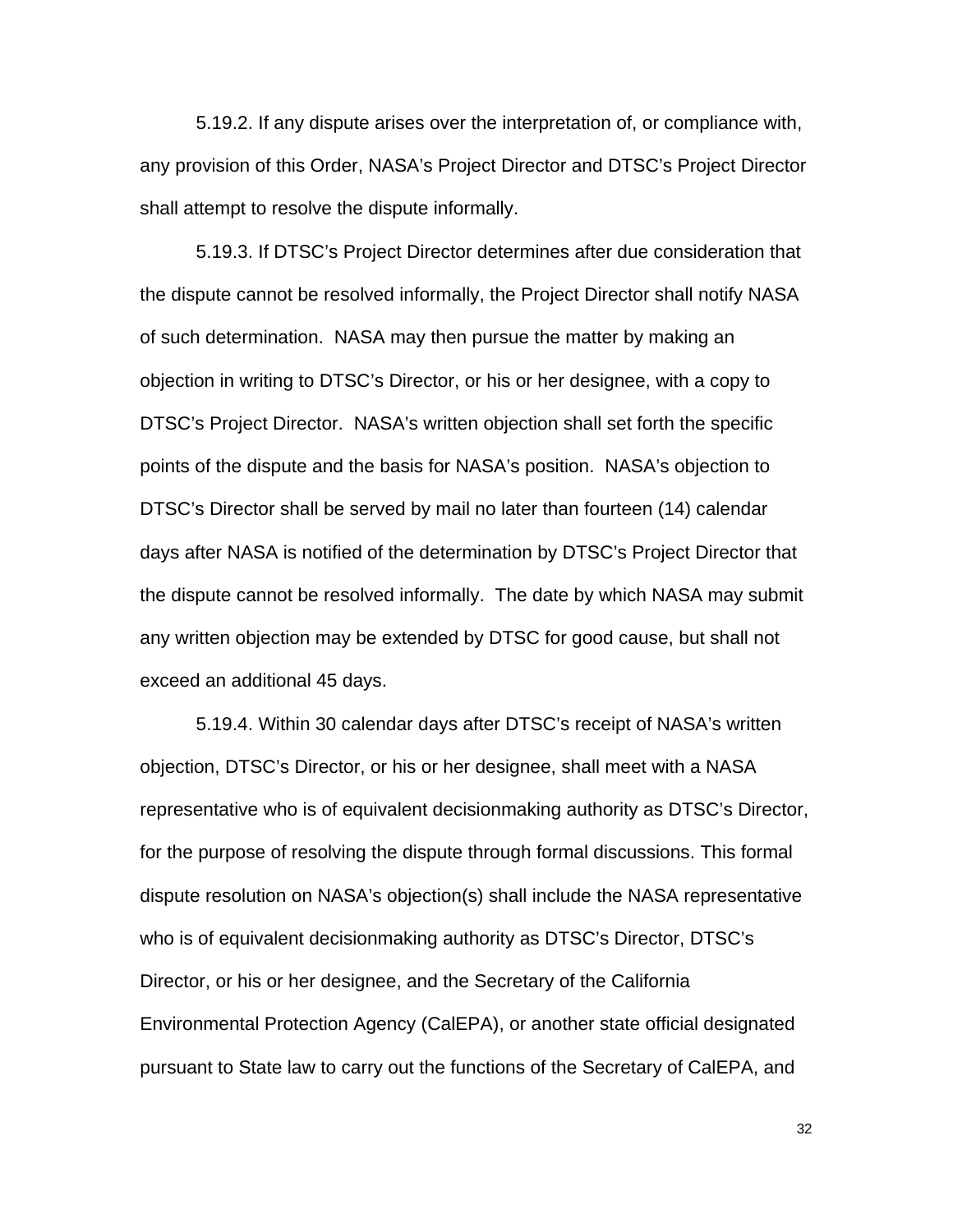shall take place during the 30-day period after receipt of NASA's objection(s), or such longer period if determined necessary by DTSC. Within fourteen (14) calendar days after the conclusion of the formal discussion period, the Secretary of CalEPA, or another state official designated pursuant to State law to carry out the functions of the Secretary of CalEPA, shall provide NASA with CalEPA's written decision on the dispute. CalEPA's written decision shall reflect any agreements reached during the formal discussion period, shall represent the decision of both DTSC's Director and the CalEPA Secretary, and shall be signed by the Secretary of CalEPA, or another state official designated pursuant to State law to carry out the functions of the Secretary of CalEPA.

5.19.5. During the pendency of all dispute resolution procedures set forth in Section 5.19.1 through 5.19.4 of this Order, the time periods for completion of work to be performed under this Order that are affected by such a dispute shall be extended for a period of time not to exceed the actual time taken to resolve the dispute. The existence of such a dispute shall not excuse, toll, or suspend any other compliance obligation or deadline required pursuant to this Order except to the extent that such other compliance obligation or deadline is dependent upon the resolution of the matter that is the subject of dispute under this Order, in which case the time periods for completion of such other compliance obligation or deadline required pursuant to this Order that are affected by such a dispute shall be extended for a period of time not to exceed the actual time taken to resolve the dispute.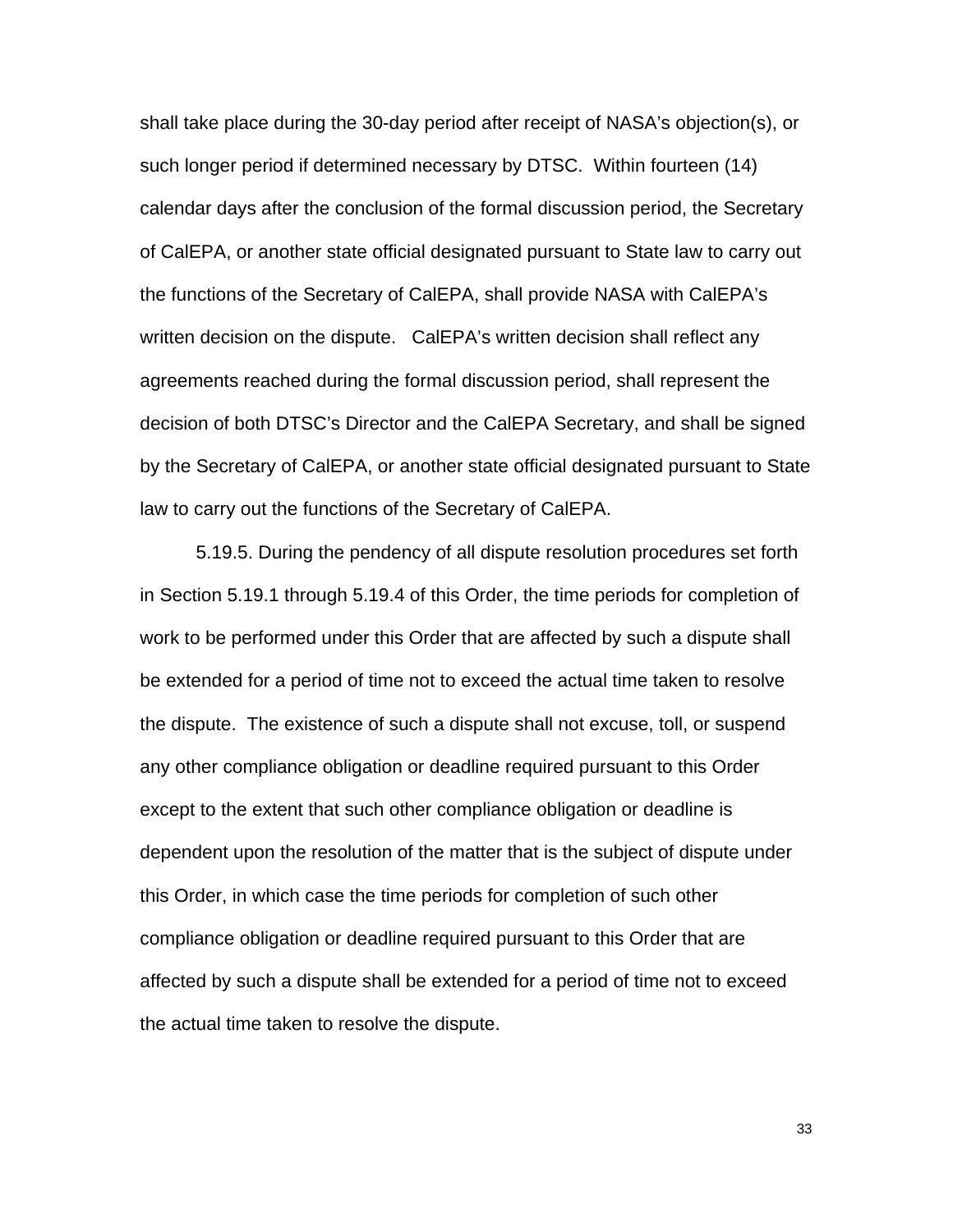5.19.6. In the event that NASA desires to affirmatively challenge a decision made or an action taken against NASA by DTSC under this Order, NASA may commence a civil action in United States District Court, pursuant to 28 U.S.C. § 1345, for a determination of the parties' rights and obligations with respect to the dispute in question. In such event, DTSC agrees not to request a transfer of such matter to State court on abstention or other grounds. Notwithstanding NASA's right to seek judicial relief pursuant to this Section, DTSC may alternatively elect to utilize its rights under Section 5.19.7 to initiate a legal action to obtain a declaration that NASA is required to perform the obligation that was the subject of the dispute resolution procedures in Section 5.19.1 through 5.19.4 above.

5.19.7. In the event that DTSC desires to enforce a decision it has made under this Order, an action it has taken against NASA under this Order, or NASA's failure or refusal to perform any obligation or requirement of this Order, DTSC initially shall file a civil action in state court, after which filing NASA agrees to timely remove the action to the applicable United States District Court pursuant to 28 U.S.C. § 1442(a)(1), and DTSC agrees not to petition for a remand or other transfer of such matter to state court.

5.19.8. Solely for purposes of resolving any dispute between DTSC and NASA relating to the requirements of this Order, and for no other purposes, NASA shall not contest DTSC's allegation that the Site is a facility that is currently operated by an agency of the United States (*i.e.* NASA) as set forth in Section 120(a)(4) of CERCLA, 42 U.S.C. § 9620(a)(4). NASA also agrees, solely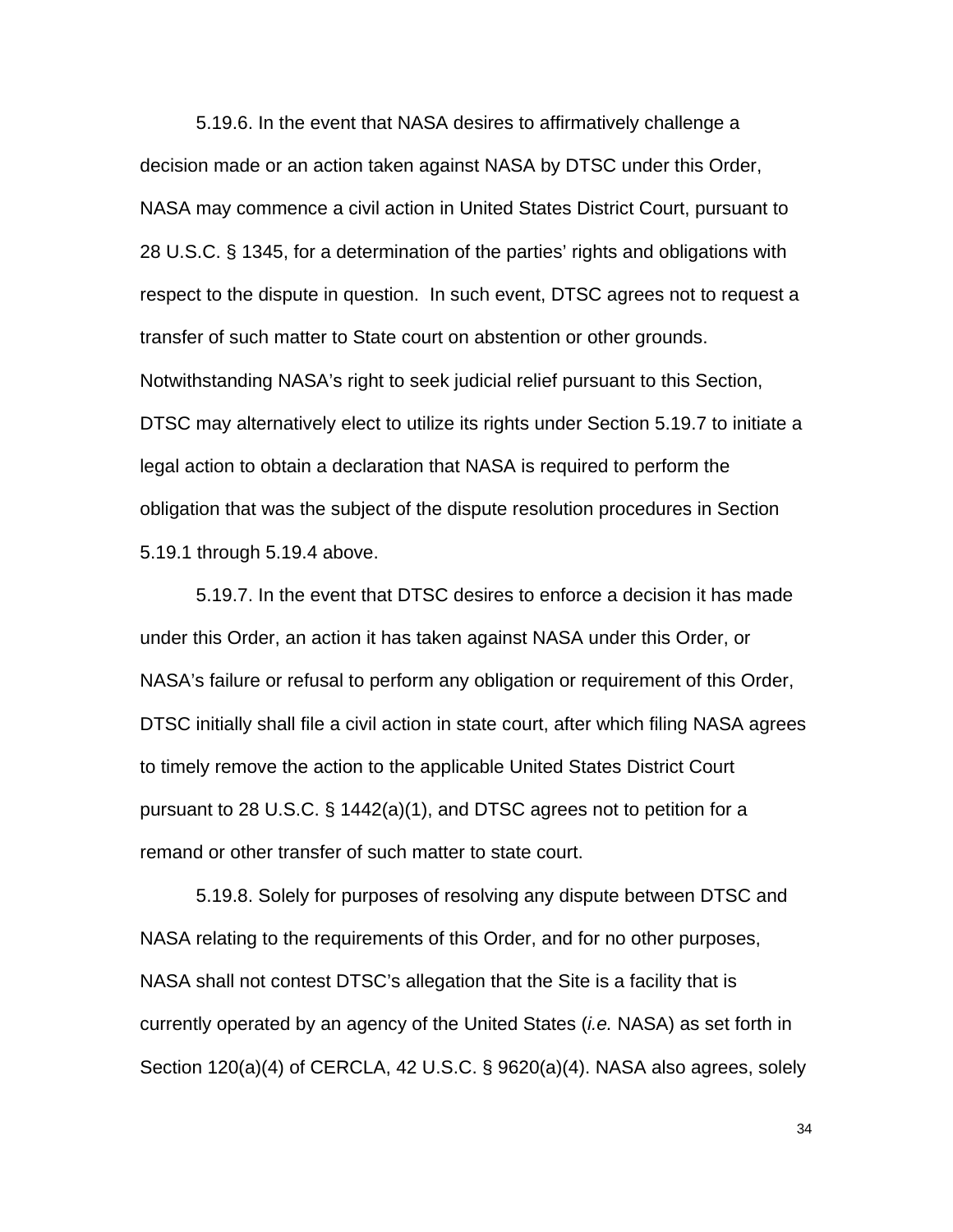for purposes of any potential enforcement of this Order, and for no other purposes, that NASA shall not contest DTSC's allegation that the standards and requirements in this Order are no more stringent than the standards and requirements that would be applicable to a similar facility operated by a private party.

5.19.9. Resolution of any dispute arising out of this Order, whether being sought informally, formally, or judicially, shall be based solely upon the obligations and responsibilities of the Parties as expressly set forth in this Order. DTSC shall not assert that NASA is subject to or required to comply with Section 25359.20 of the California Health and Safety Code. NASA shall not assert any defenses based on either party's alleged lack of legal authority to agree to perform, or enforce, the terms herein, including, without limitation, a defense based on an alleged preemption by federal law of DTSC's authority to oversee and enforce the terms of this Order.

5.20. Force Majeure. NASA shall cause all work to be performed within the time limits set forth in this Order, unless an extension is approved by DTSC for good cause or performance delayed by events that constitute an event of *force majeure*. NASA shall make good faith efforts to avoid circumstances that could result in *force majeure* that could impact the completion of work pursuant to the time limits set forth in this Order. For purposes of this Order, an event of *force majeure* is an event arising from circumstances beyond the control of NASA that delays performance of any obligation under this Order, provided NASA has undertaken all appropriate planning and preventive measures to avoid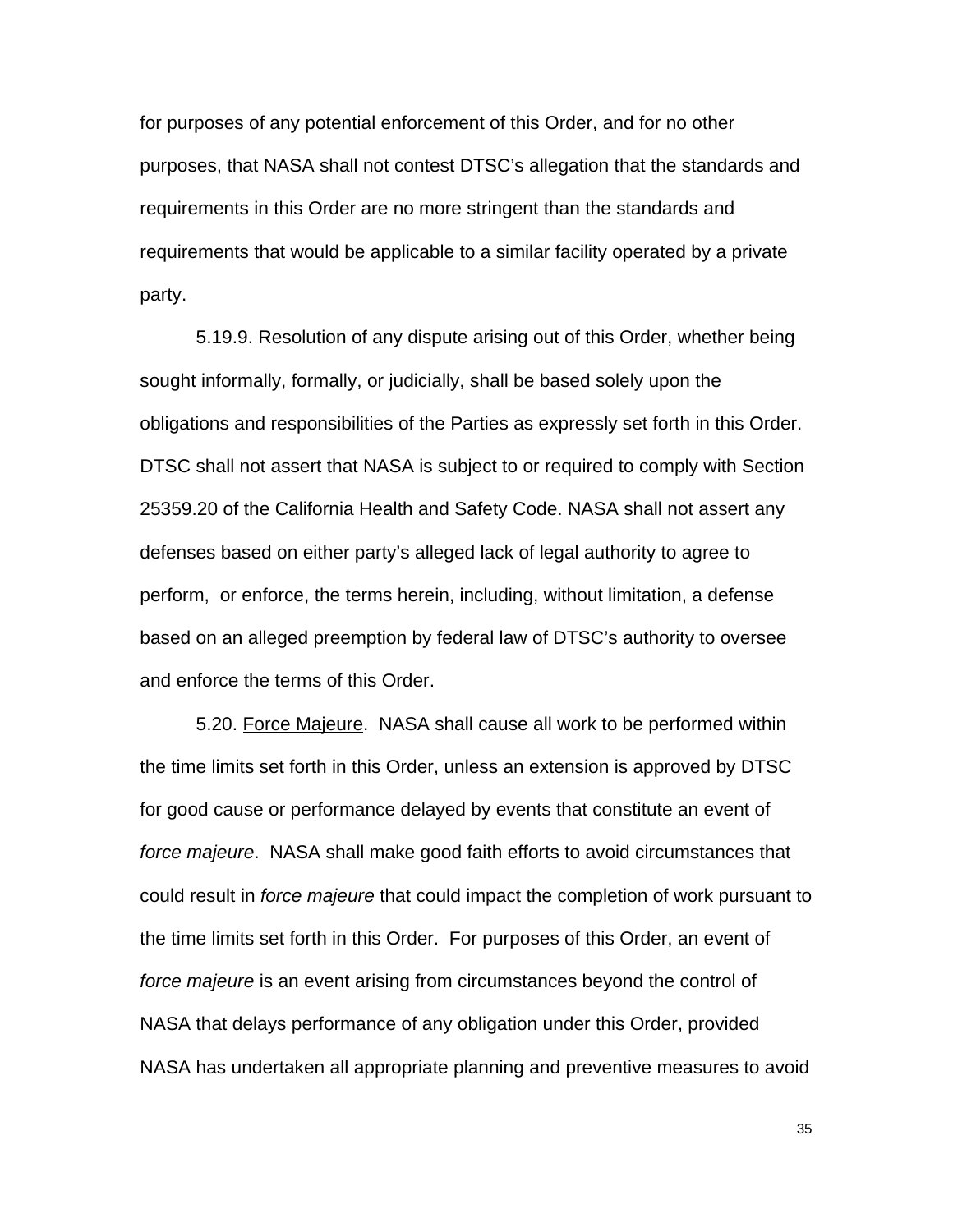any foreseeable circumstances. Increases in cost of performing the work required by this Order shall not be considered circumstances beyond the control of NASA. For purposes of this Order, events which constitute a *force majeure*  shall include, without limitation, events such as acts of God, war, civil commotion, unusually severe weather, labor difficulties, shortages of labor, materials, or equipment, government moratorium or shutdown, delays in obtaining necessary permits due to action or inaction by third parties, restraint by court order, unavailability of appropriated funds, earthquake, fire, flood, or other casualty. NASA shall notify DTSC in writing promptly after NASA learns of the occurrence of the *force majeure* event. Such notification shall describe the anticipated length of the delay, the cause or causes of the delay, the measures taken or to be taken by NASA to minimize the delay, and the timetable by which these measures shall be implemented. If DTSC agrees that NASA's delay, non-performance or noncompliance is attributable to a *force majeure* event, the time for performance of or compliance with the applicable obligation or requirement of this Order shall be extended as the parties agree is reasonably necessary to complete the obligation or requirement. If DTSC does not agree that the delay is attributable to a *force majeure* event, or the Parties do not concur on the amount of time to complete or fulfill the obligation or requirement affected by the *force majeure* event, the matter shall be subject to the dispute resolution procedures set forth above.

5.21. Schedule Changes. If NASA is unable to perform any activity or submit any document by the date specified in any schedule developed pursuant to this Order, including the date referenced in the AIP, due to delays by DTSC in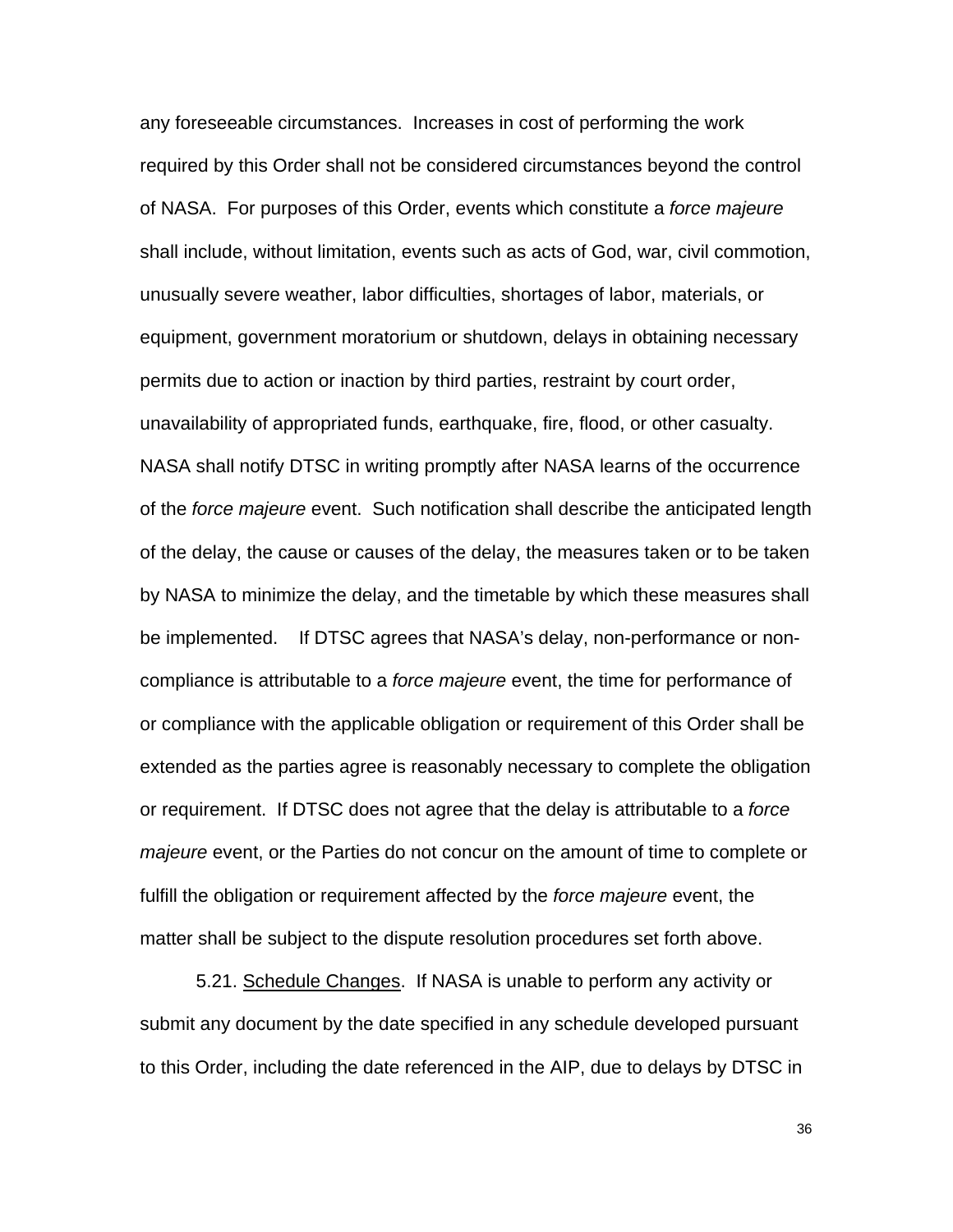completing its review of or response to submittals by NASA, upon DTSC's completion of such review of or response to such submittals, the schedule shall be automatically adjusted accordingly, unless DTSC and NASA agree to an alternative schedule, and the new schedule shall be incorporated by reference into this Order. In such event, the provisions of Section 5.18 (Penalties for Noncompliance) shall not apply to NASA's inability to perform any activity or submit any document under the original schedule; however, Section 5.18 (Penalties for Noncompliance) shall apply to the new schedule unless the schedule is revised pursuant to this Section 5.21 or Section 5.22.

 5.22. Extension Requests. If NASA is unable to perform any activity or submit any document within the time required under any schedule developed pursuant to or in this Order, including any schedule or deadline referenced in the AIP, NASA shall, prior to expiration of the time, request an extension of the time in writing. The extension request shall include a justification for the delay and the proposed new schedule. All such requests shall be in advance of the date on which the activity or document is due. If DTSC determines that good cause exists for an extension, it shall grant the request and specify a new schedule in writing. "Good cause" shall include, but shall not be limited to, delays in receiving any approvals, authorizations or permits that NASA is required to obtain from any federal, State or local agency so as to allow the work under this Order to be performed, as well as delays by DTSC in completing its review of and response to submittals by NASA to the extent that future deadlines specified in the schedule are impacted. NASA shall submit a revised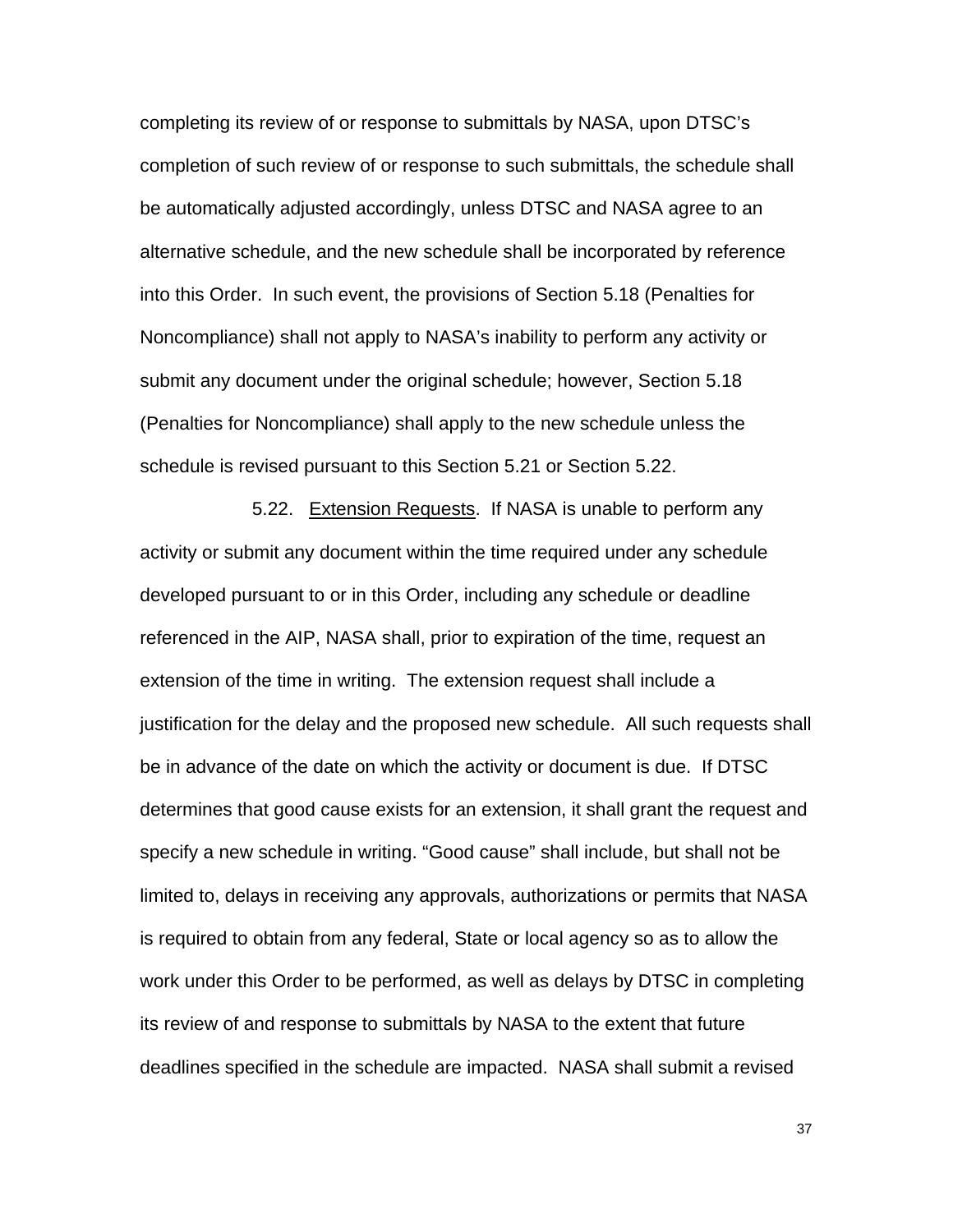schedule to DTSC for review and approval, which shall be incorporated by reference into this Order.

5.23. Parties Bound. This Order shall apply to and be binding upon NASA, and agents, employees, contractors, consultants, successors and assignees.

5.24. Other State Agencies. No provision of this Order is intended to, nor shall be construed to, interfere with or supersede the authority of any other State or any local agency.

5.25. Time Periods. Unless otherwise specified, time periods begin from the effective date of this Order and "days" means calendar days. In computing any period of time under this Order, where the last day would fall on a Saturday, Sunday or federal or State holiday, the period shall run until the next business day.

5.26. Severability. The requirements of this Order are severable. Should a provision or provisions of this Order be determined by a court to be ineffective, or should a court determine that any federal or State law or regulation incorporated into, referenced in, or authorizing this Order is invalid or unenforceable in whole or in part, NASA shall comply with each and every remaining effective provision.

#### **MODIFICATION**

6.0. This Order may be modified by the mutual agreement of the parties. Any agreed modifications shall be in writing, shall be signed by both Parties, shall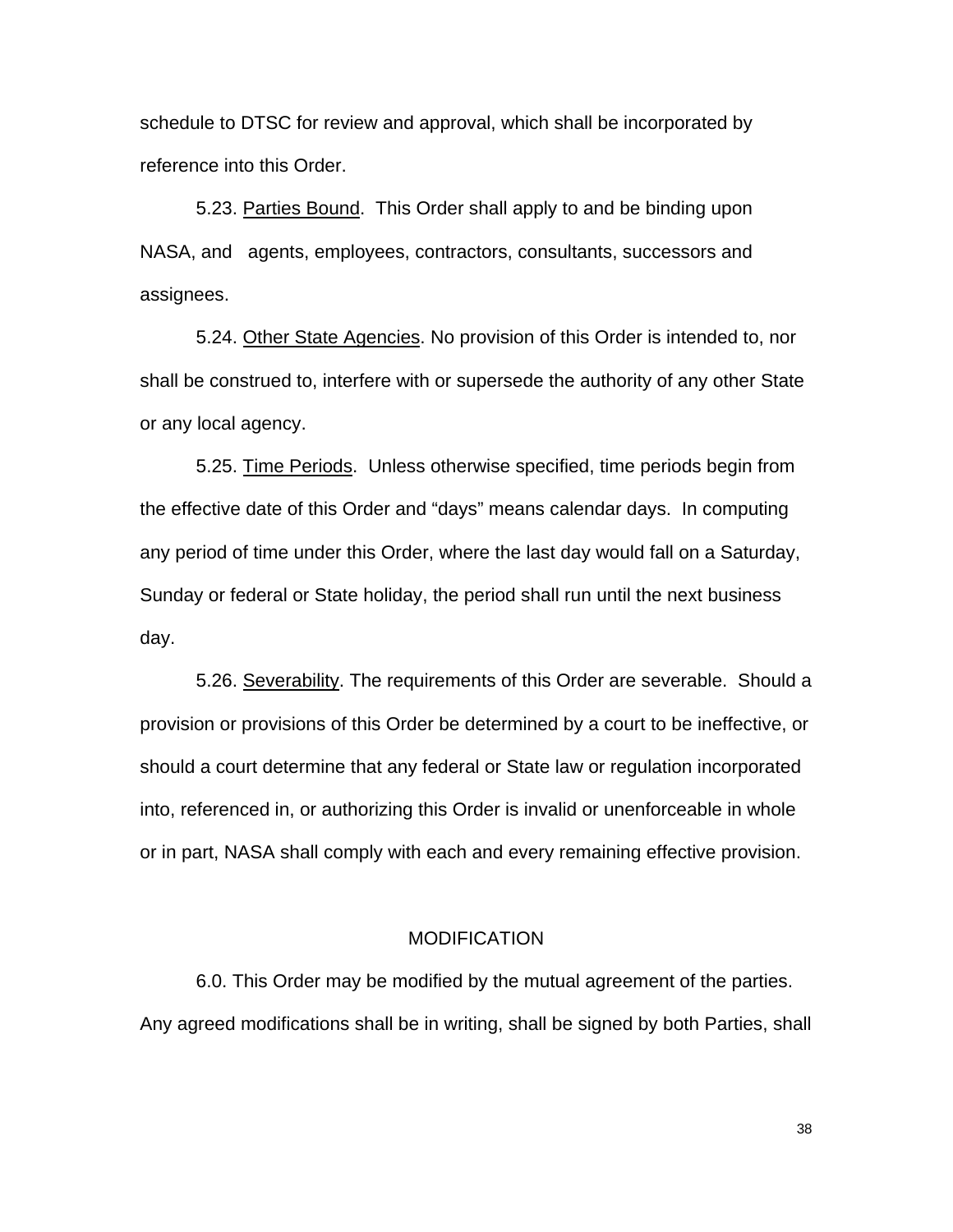have as their effective date the date on which they are signed by DTSC, and shall be deemed incorporated into this Order.

### TERMINATION AND SATISFACTION

7.0. The provisions of this Order shall be deemed satisfied upon the execution by the parties of an Acknowledgment of Satisfaction (Acknowledgment). DTSC shall prepare the Acknowledgment for NASA's signatories. The Acknowledgment shall specify that NASA has demonstrated to the satisfaction of DTSC that the terms of this Order including payment of DTSC's costs have been satisfactorily completed. The Acknowledgment shall affirm NASA's continuing obligation to preserve all records after the rest of the Order is satisfactorily completed.

### EFFECTIVE DATE

8.0. The effective date of this Order shall be the date on which the Order is signed by DTSC.

#### NO THIRD PARTY BENEFICIARY

9.0. The Parties to this Order agree that there are no third party beneficiaries to any of the terms and conditions contained in, or rights and obligations arising out of, this Order.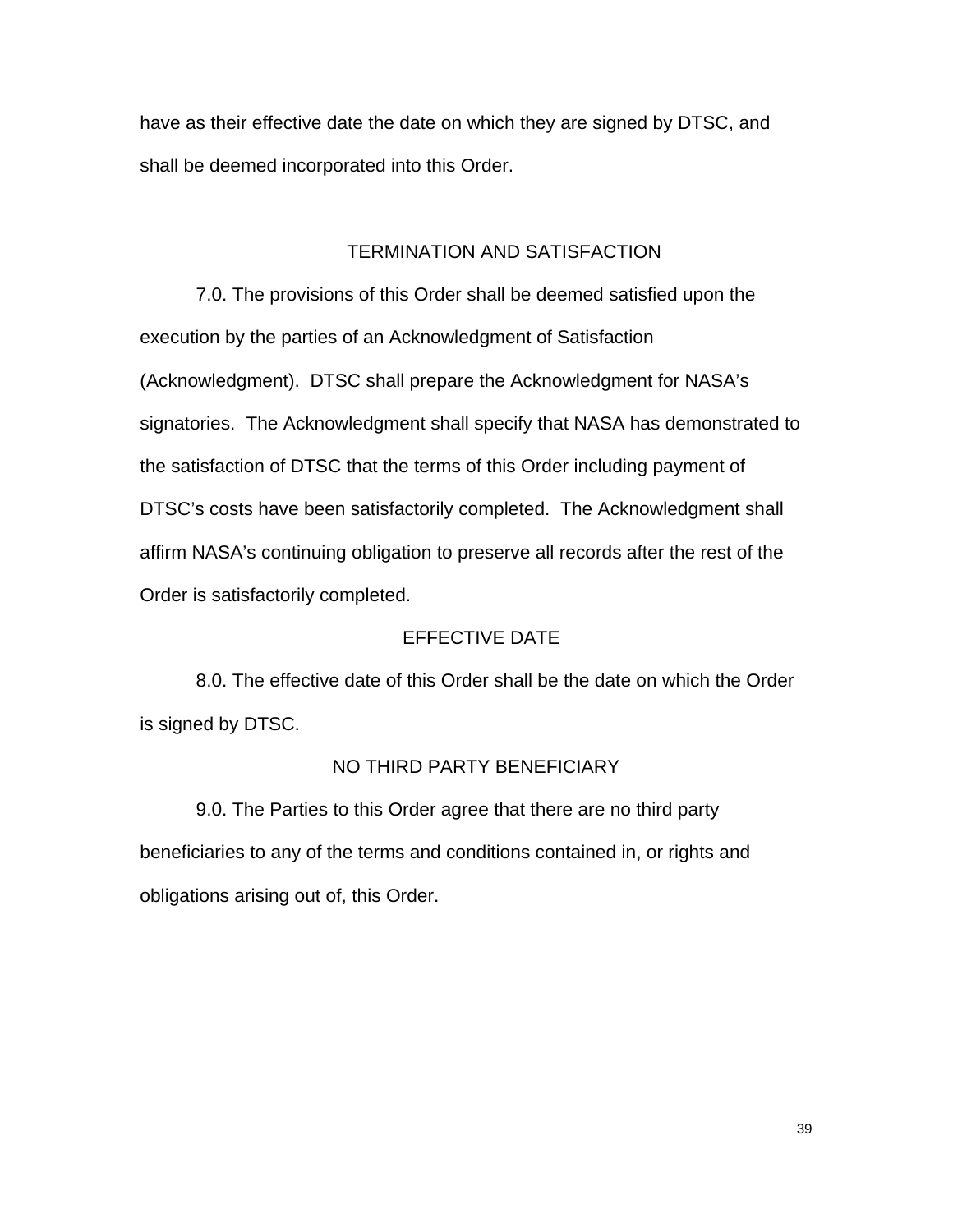DATE:  $\frac{1}{\frac{\partial}{\partial}}\frac{1}{\frac{\partial}{\partial}}$ Maziar Movassaghi, Acting Director Department of Toxic Substances Control

DATE:  $12/06/00$ 

Ms. Olga M. Dominguez, Assistant Administrator,<br>Office of Strategic Infrastructure National Aeronautics<br>and Space Administration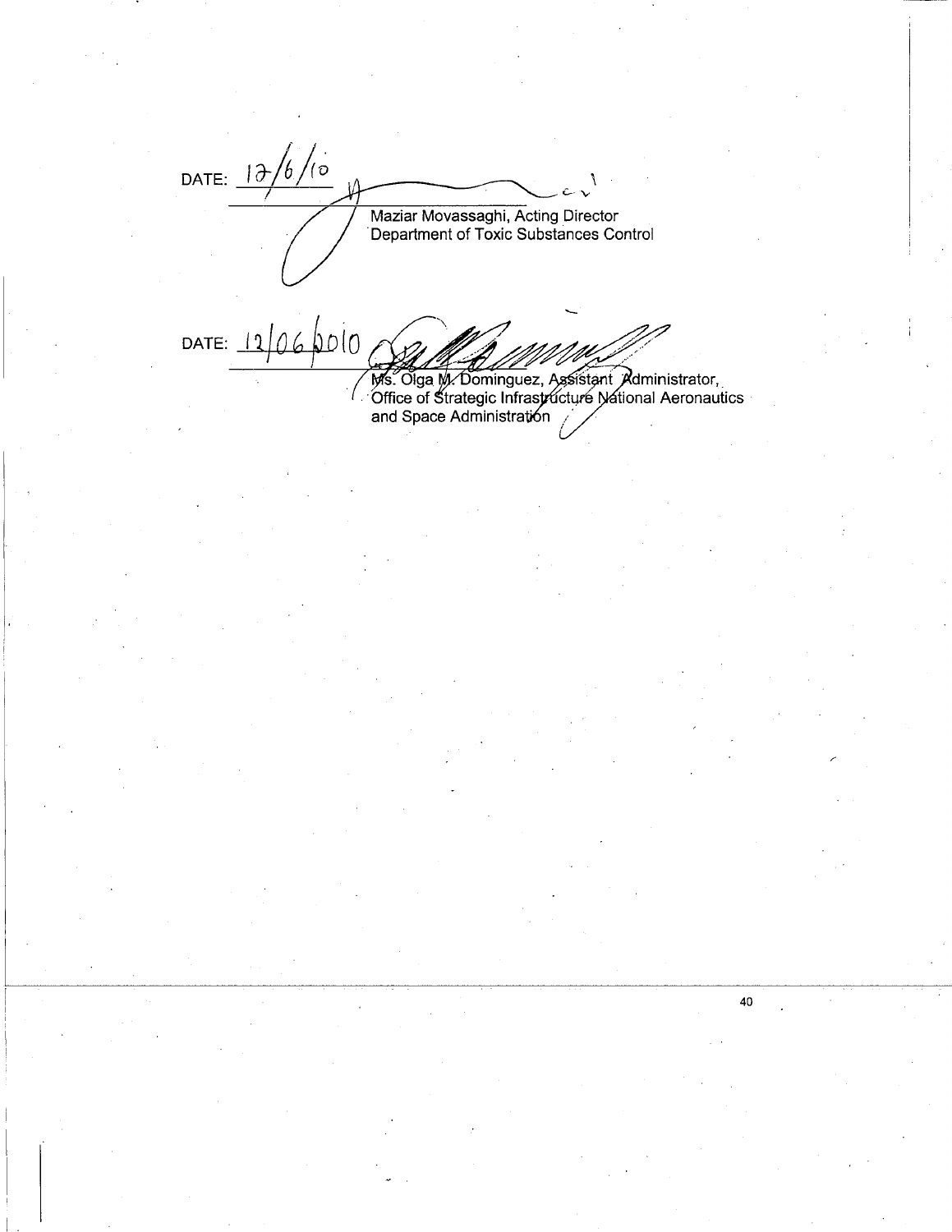## **ATTACHMENT A**

### **Santa Susana Field Laboratory**

# **Regional Map**

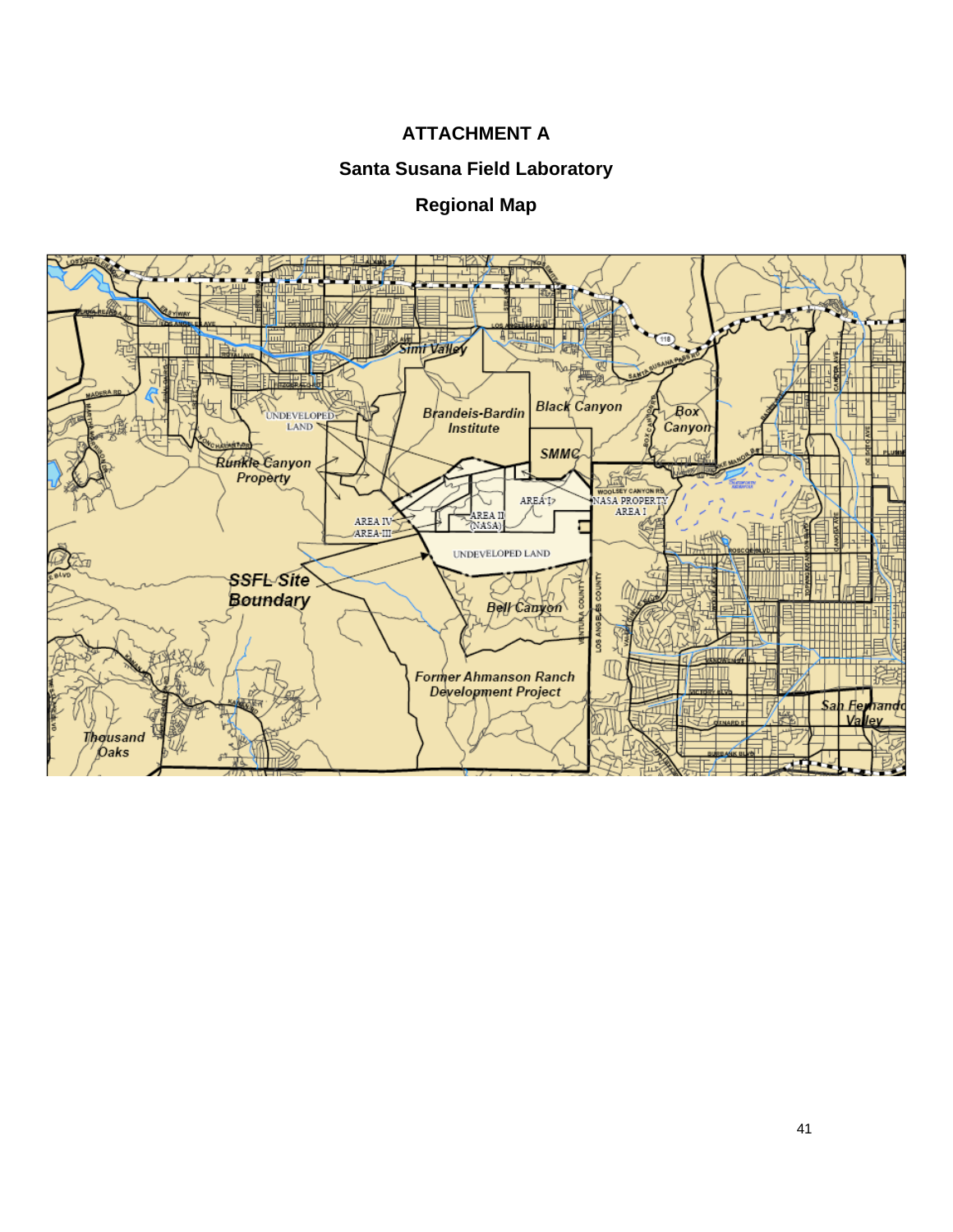# **ATTACHMENT B**

**Final Agreement in Principle**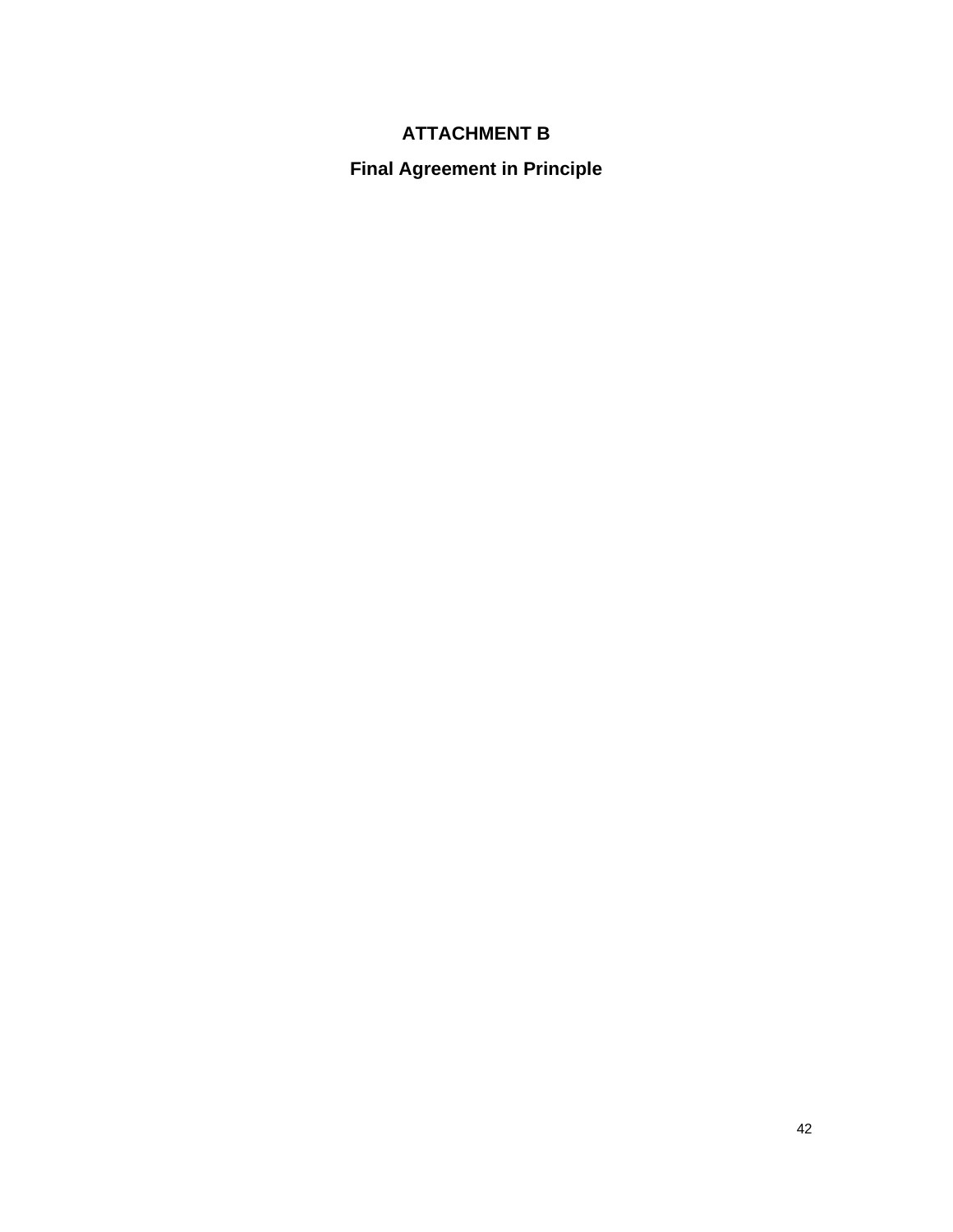# **JOINT SETTLEMENT FRAMEWORK**

# **Agreement in Principle between The National Aeronautics and Space Administration and the State of California**

# **Regarding Cleanup of Areas I and II of the Santa Susana Field Laboratory Administered by NASA**

**SUMMARY: The end state after cleanup of Areas I and II of the site administered by NASA will be background** (i.e., at the completion of the cleanup, no contaminants will remain in the soil above local background levels), subject to any special considerations specified below.

- Clean up chemical contaminants to local background concentrations Possible exceptions (where unavoidable by other means):
	- The framework acknowledges that, where appropriate, NASA will engage in an Endangered Species Act (ESA) Section 7 consultation with the U.S. Fish and Wildlife Service (FWS) over any species or critical habitat that may be affected by a federal action proposed to be undertaken herein on a portion of the site. Impacts to species or habitat protected under the Endangered Species Act may be considered as possible exceptions from the cleanup standard specified herein only to extent that the federal Fish and Wildlife Service, in response to a request by NASA for consultation, issues a Biological Opinion with a determination that implementation of the cleanup action would violate Section 7(a)(2) or Section 9 of the ESA, and no reasonable and prudent measures or reasonable and prudent alternatives exist that would allow for the use of the specified cleanup standard in that portion of the site.
	- The acceptance and exercise of any of the following exceptions is subject to DTSC's oversight and approval, and the resulting cleanup is to be as close to local background as practicable:
		- Detection limits for specific contaminants exceed the local background concentration, in which case the cleanup goal shall be the detection limits for those specific contaminants.
		- Native American artifacts that are formally recognized as Cultural Resources
		- Other unforeseen circumstances but only to the extent that the cleanup cannot be achieved through technologically feasible measures. Under no circumstances shall exceptions for unforeseen circumstances be proposed in excess of five percent of the total soil cleanup volume.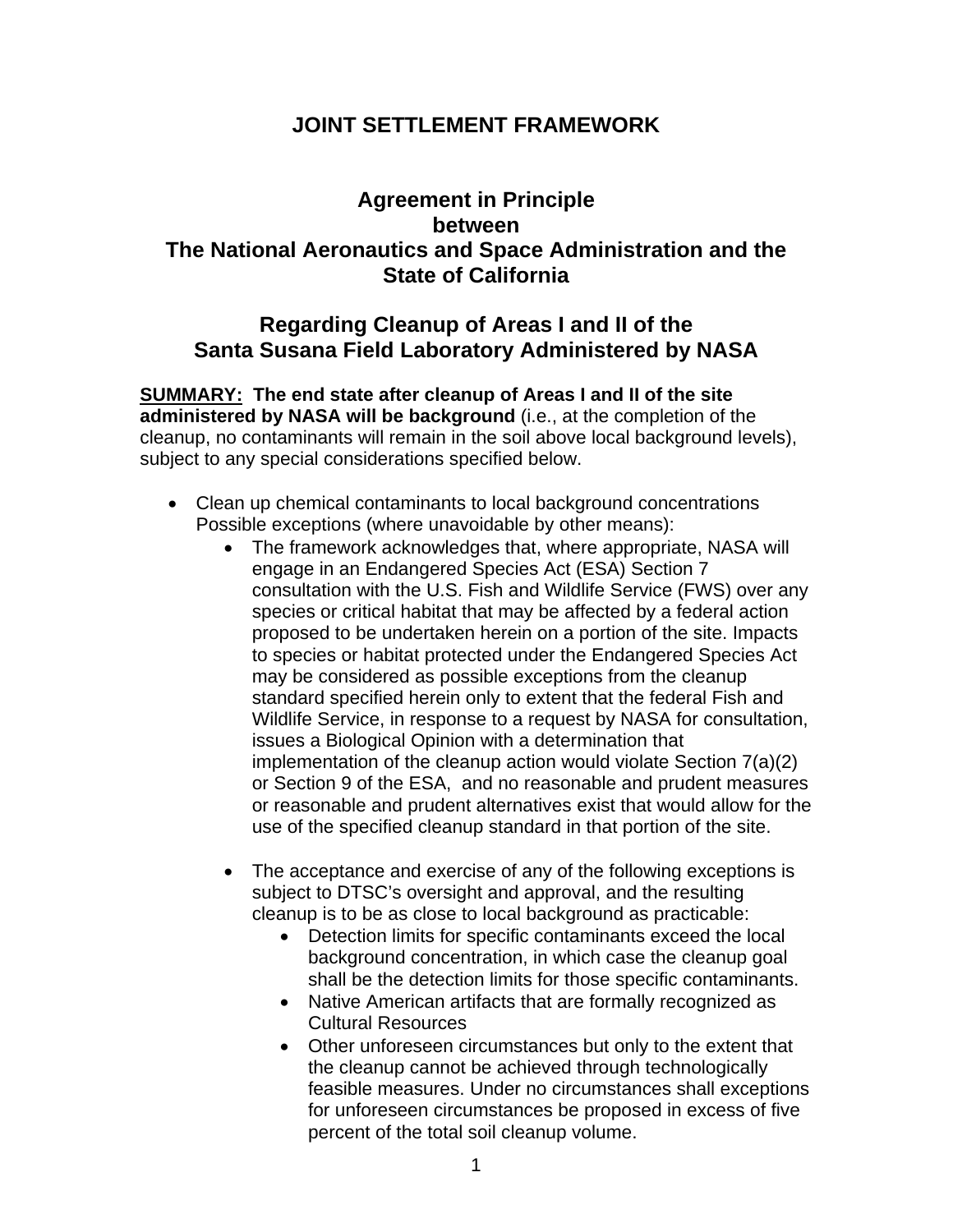- DTSC, in the course of overseeing and approving its chemical contaminant background study, will determine local background levels and chemical detection limits (using methods that are consistent with EPA guidance on determining local background concentration values). Upon completion of the DTSC led chemical background study, a "look-up" table of the chemical cleanup levels will be prepared, which will include both local background concentrations as well as minimum detection limits for specific contaminants whose minimum detection limits exceed local background concentrations.
- Residual concentrations "not to exceed" local background concentrations i.e., if during site survey efforts or during confirmatory sampling the level of any constituent detected in a soil sample is above local background levels, step-outs will be taken to delineate the contamination and removed; soil above local background will not be averaged with other soil. This process should not be inconsistent with any guidance that EPA may issue pertaining to the practice of implementing a not to exceed background cleanup approach.
- Cleanup to background means removal of soils contaminated above local background levels
	- No "leave in place" alternatives will be considered
	- No on-site burial or land filling of contaminated soil will be considered
- Backfill/replacement soils must not exceed local background levels
	- Onsite soils that do not exceed local background may be used as backfill/replacement soils
	- Offsite soils that have been verified to not exceed local background levels may be used as backfill/replacement soils
		- Backfill/replacement soils that are acceptable for use shall be verified by DTSC
- Disposal of contaminated soils:
	- Soils contaminated with chemical contaminants above local background:
		- Hazardous wastes to licensed Class 1 hazardous waste disposal facilities only
		- Non-hazardous waste to licensed Class 2 or subtitle D compliant Class 3 disposal facilities only
	- In addition to meeting the above disposal requirements, all soils must also meet the waste acceptance criteria for the receiving facility.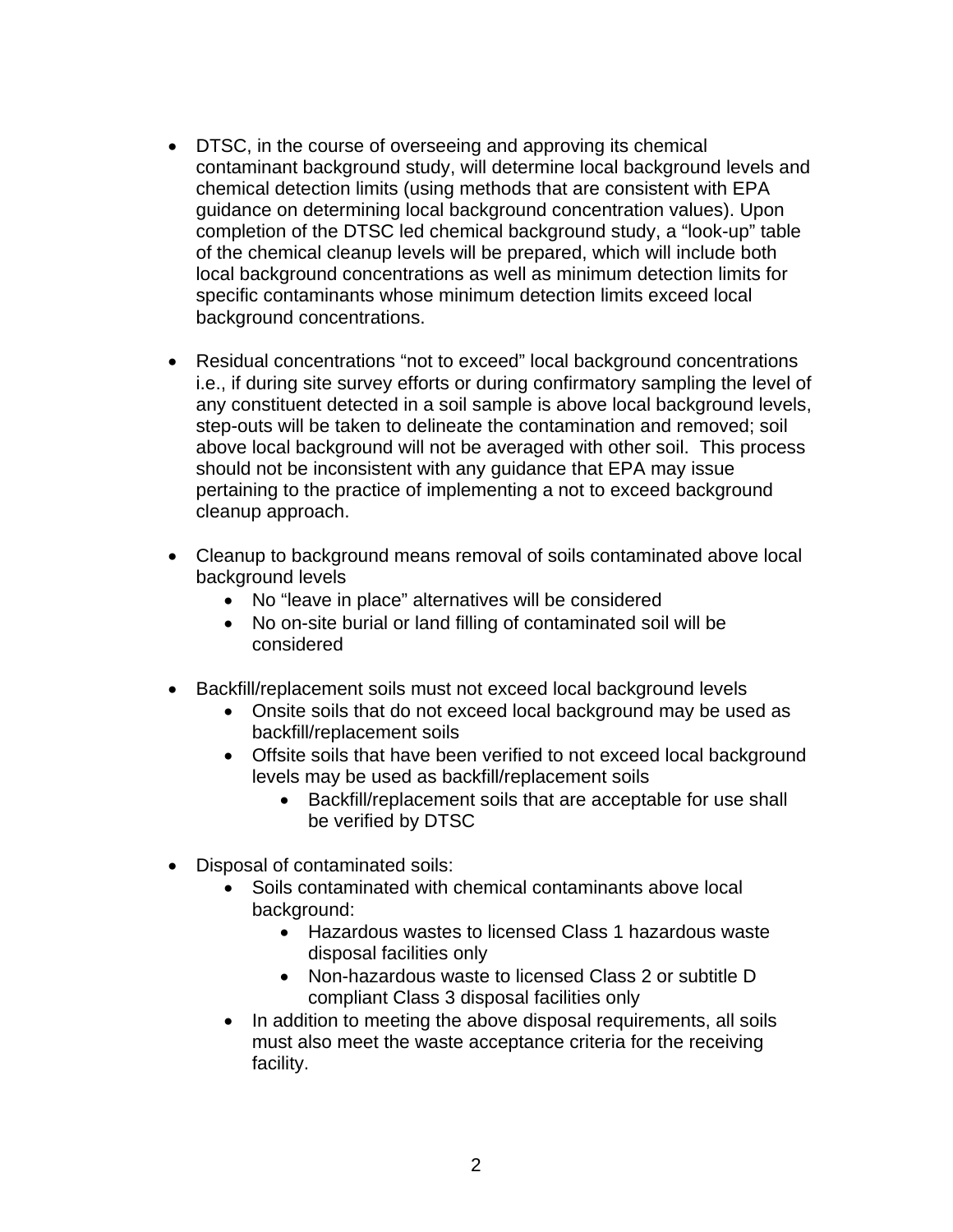- To the extent any radiological materials are determined to be present at this portion of the site, DTSC and NASA will develop an appropriate sampling and disposal plan for those materials.
- Chemical investigation/data gaps
	- DTSC, in the course of overseeing and approving the chemical contaminant investigation work, will determine where onsite levels exceed local background.
- Development of risk assessments will not be required.
- As identified by DTSC as part of the investigation of chemical contaminants, NASA will remediate the areal extent of any contiguous chemical contamination of soil that emanates from within Areas I and II administered by NASA, even to the extent that it migrates beyond the boundaries of Areas I and II administered by NASA within or without the SSFL boundaries.
- Following completion of the characterization studies by DTSC, NASA will develop a remedial action implementation work plan that describes the cleanup activities in Areas I and II administered by NASA. The remedial action implementation work plan will be subject to DTSC review and approval.
- Scheduled completion of soils cleanup remains as 2017
- NASA's commitment to cleanup to local background applies to soils and not to groundwater at the site. Investigation and remediation of groundwater will be separately addressed, and provisions related to investigation and remediation of groundwater will be incorporated into a final agreement.
- Characterization and cleanup for chemical contaminants of both soils and groundwater are subject to DTSC approval.
- Final agreement between NASA and California, and the cleanup obligations within that agreement, will be legally binding and enforceable and embodied in an administrative order on consent (AOC).
- DTSC and NASA will develop a technical protocol for implementation of these principles and a protocol for resolving disputes that are similar to protocols agreed upon by DTSC and the U.S. Department of Energy with respect to Area IV.
- DTSC work to be fully funded by NASA.